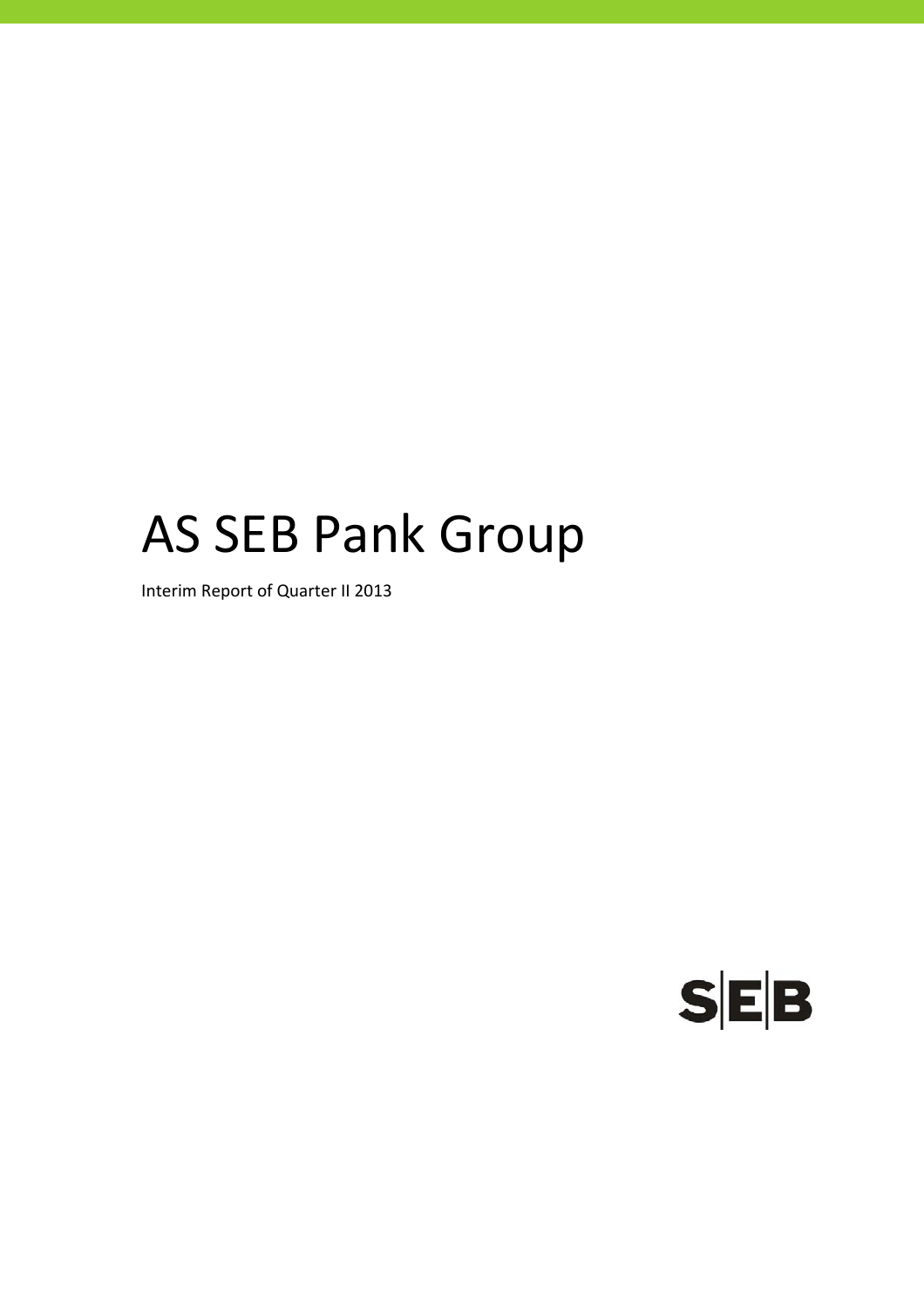## **Contents** P.

|      |                                                                                                                                                                                                                                | $\overline{2}$ |
|------|--------------------------------------------------------------------------------------------------------------------------------------------------------------------------------------------------------------------------------|----------------|
| I.   |                                                                                                                                                                                                                                | 3              |
| 1.   |                                                                                                                                                                                                                                | 3              |
| 2.   |                                                                                                                                                                                                                                | 3              |
| II.  | Management Report_                                                                                                                                                                                                             | 4              |
| 1.   | Credit institution's group as defined in Credit Institutions Law___________________________________                                                                                                                            | $\overline{4}$ |
| 1.1. |                                                                                                                                                                                                                                | 4              |
| 1.2. | Changes in the consolidated group during the accounting period and plans for year 2013                                                                                                                                         | $\overline{4}$ |
| 2.   | Highlights                                                                                                                                                                                                                     | 5              |
| 3.   |                                                                                                                                                                                                                                | $\overline{7}$ |
| 4.   |                                                                                                                                                                                                                                | 9              |
| 5.   |                                                                                                                                                                                                                                | 9              |
| III. |                                                                                                                                                                                                                                | 11             |
| 1.   | Consolidated income statement                                                                                                                                                                                                  |                |
| 2.   |                                                                                                                                                                                                                                |                |
| 3.   | Consolidated statement of financial position entries and the consolidated statement of financial position                                                                                                                      |                |
| 4.   |                                                                                                                                                                                                                                | 13             |
| 5.   |                                                                                                                                                                                                                                |                |
| 6.   | Contingent assets and liabilities and commitments example and continue to the control of the control of the control of the control of the control of the control of the control of the control of the control of the control o | 15             |
|      |                                                                                                                                                                                                                                |                |
|      |                                                                                                                                                                                                                                |                |
|      |                                                                                                                                                                                                                                | 19             |
|      |                                                                                                                                                                                                                                | 19             |
|      |                                                                                                                                                                                                                                | 19             |
|      |                                                                                                                                                                                                                                |                |
|      |                                                                                                                                                                                                                                |                |
|      |                                                                                                                                                                                                                                |                |
|      |                                                                                                                                                                                                                                |                |
|      | Note 10 Geographic concentration of financial assets and liabilities_________________________________ 21                                                                                                                       |                |
|      | Note 11 Concentration of financial assets and liabilities by industry sector<br>22                                                                                                                                             |                |
|      |                                                                                                                                                                                                                                | 24             |
|      |                                                                                                                                                                                                                                |                |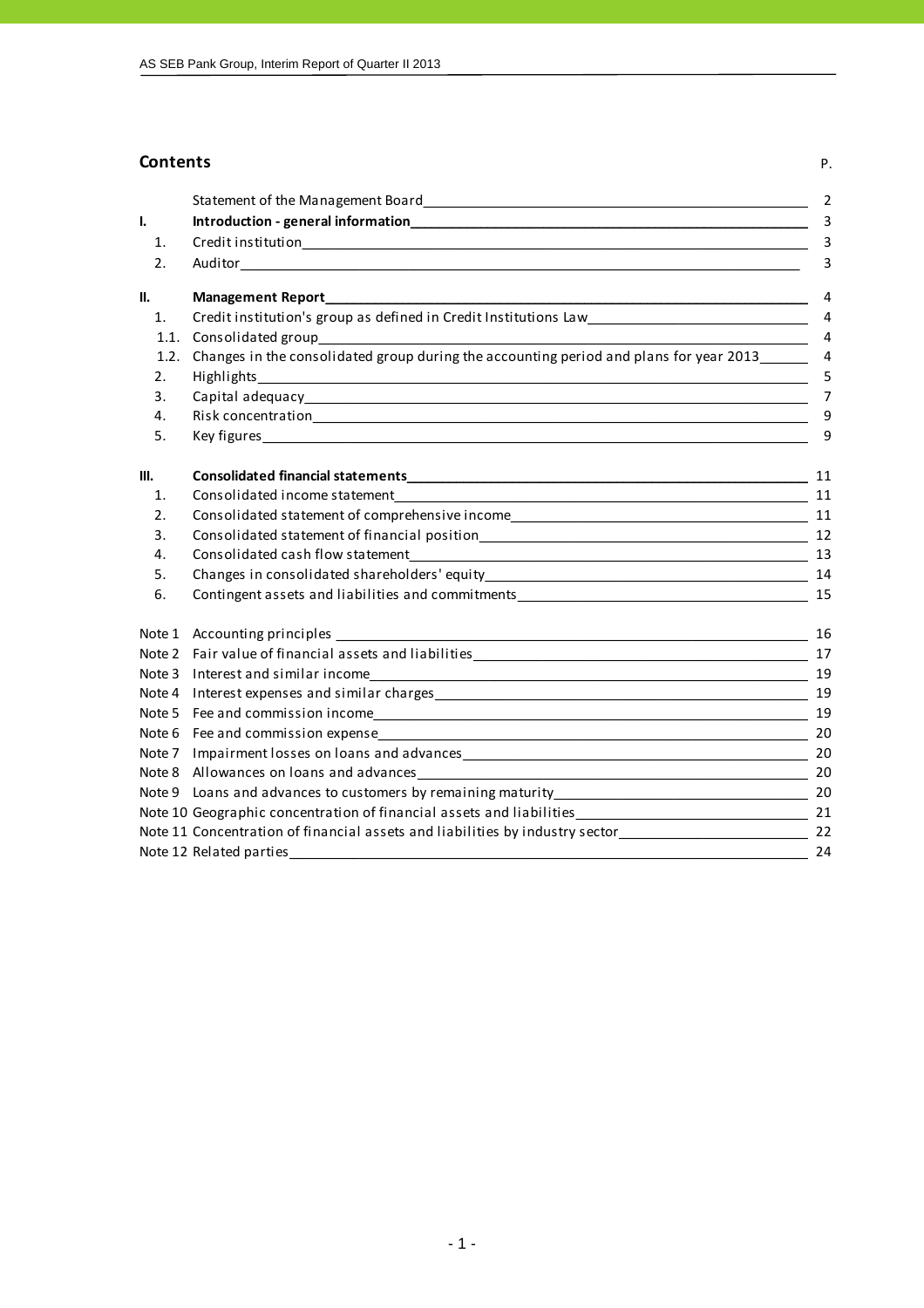## **Statement of the Management Board**

Interim Report of Quarter II 2013 consists of the following parts and reports: Introduction – general information Management Report Consolidated Financial Statements Notes

The financial and other additional information published in the Interim Report of Quarter II 2013 is true and complete. Consolidated financial statements give a true and fair view of the actual financial position, results of operations and cash flows of the Group.

Consolidated financial statements have been compiled in accordance with the International Accounting Standard IAS 34 "Interim financial reporting" and in conformity with the requirements of Eesti Pank for publishing information. AS SEB Pank and subsidiaries of the consolidated group are assumed to be going concern.

Consolidated financial statements for the Quarter II 2013 are not audited.

Riho Unt Chairman of the Management Board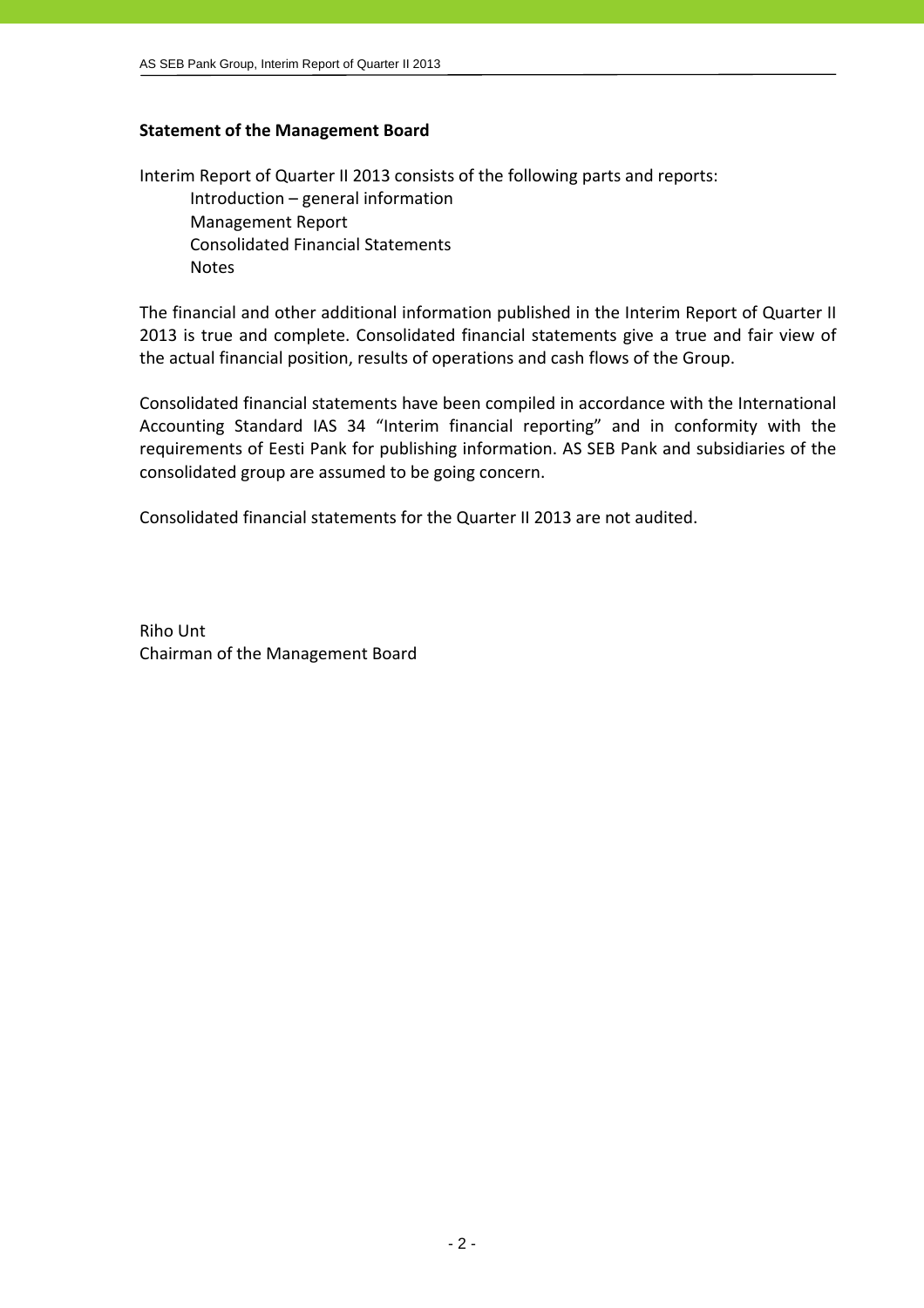#### **I. Introduction ‐ general information**

## **1. Credit institution**

Company name AS SEB Pank Registered in Republic of Estonia Registry date 08.12.1995 Phone  $+372$  6 655 100 Fax +372 6 655 102 SWIFT EEUHEE2X e-mail info@seb.ee

Address Tornimäe Str. 2, Tallinn 15010, Estonia Registry code 10004252 (Estonian Commercial Register) Internet homepage http://www.seb.ee

## **2. Auditor**

Reporting date 30.06.2013

Audit company and all the AS PricewaterhouseCoopers Registry code 10142876 (Estonian Commercial Register) Address **Pärnu Str. 15, 10141 Tallinn, Estonia** 

Reporting period 01.01.2013 ‐ 30.06.2013 Reporting currency Euro (EUR), millions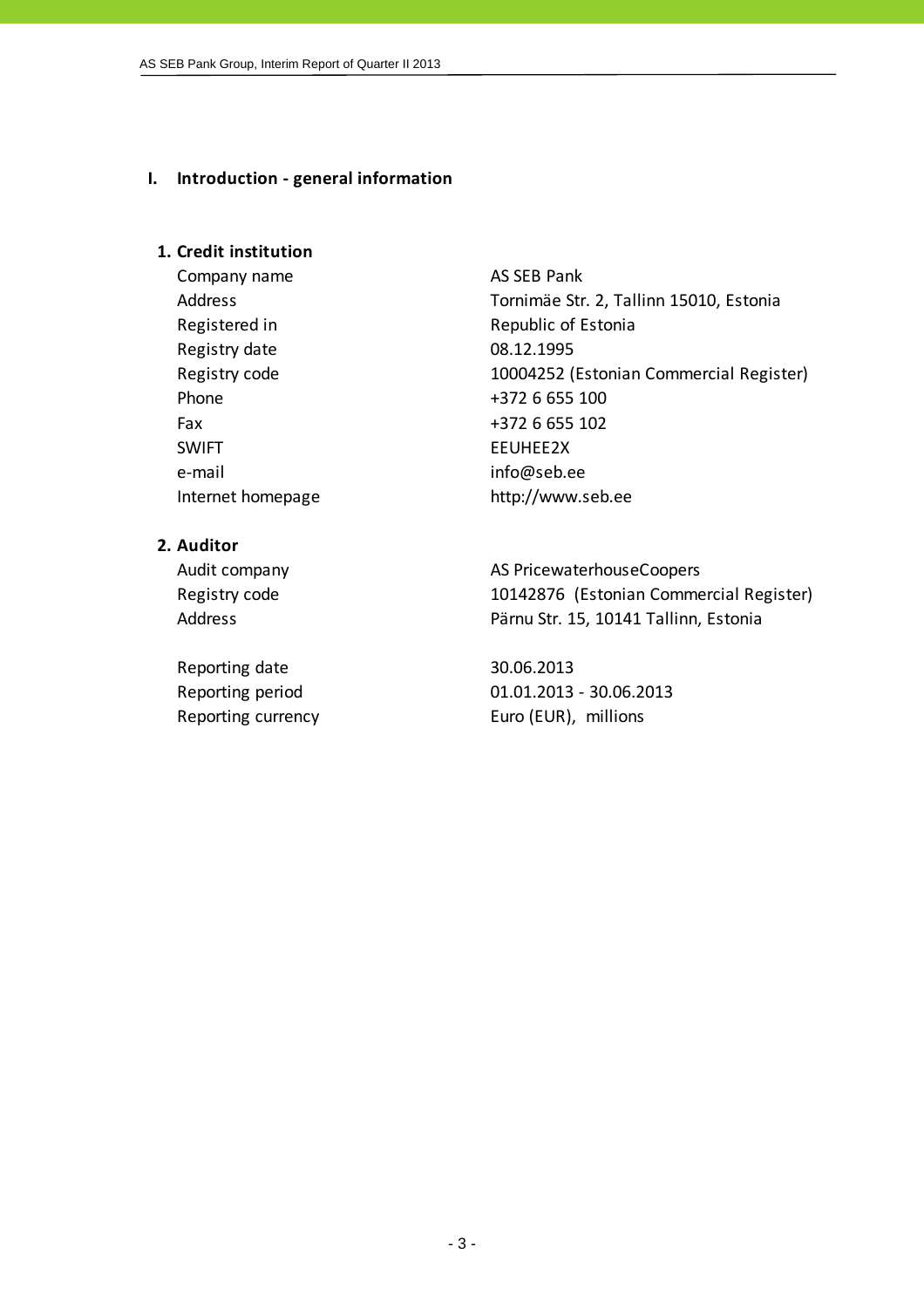## **II. Management Report**

## **1. Credit institution's group as defined in Credit Institutions Law**

## **1.1. Consolidated group**

| Company name                              | Registry<br>code | Reg. date | <b>Address</b>                                   | <b>Activity</b>        | Holding***<br>(%) | At an acqui-<br>sition cost<br>(EURmio) |
|-------------------------------------------|------------------|-----------|--------------------------------------------------|------------------------|-------------------|-----------------------------------------|
| AS SEB Liising                            | 10281767         | 03.10.97  | Tallinn, Tornimäe 2                              | Leasing                | 100.0%            | 1.8                                     |
| AS Rentacar*                              | 10303546         | 20.10.97  | Haapsalu, Karja 27                               | Leasing                | 100.0%            | 0.0                                     |
| AS SEB Varahaldus                         | 10035169         | 22.05.96  | Tallinn, Tornimäe 2                              | Asset management       | 100.0%            | 2.7                                     |
| AS Sertifits eerimiskes kus <sup>**</sup> | 10747013         | 27.03.01  | Tallinn, Pärnu mnt 141                           | Data communication     | 25.0%             | 1.0                                     |
| Tieto Estonia Services OÜ ** 11065244     |                  | 30.08.04  | Tallinn, Tammsaare tee 47 Information processing |                        | 20.0%             | 0.0                                     |
|                                           |                  |           |                                                  | and network management |                   |                                         |
|                                           |                  |           |                                                  |                        |                   | 5.5                                     |

All enterprises are registered in Estonian Commercial Register.

Parent company of the Group is AS SEB Pank, its activity is banking (information on page 3).

\* Consolidated subsidiary of AS SEB Liising

\*\* Associates

\*\*\* For all investments the percentage of holding equals to both, the holding from the number of shares as well as from the number of votes.

The "consolidated group" in the meaning of Credit Institutions Law in Estonia and the "Group" for IFRS consolidation purposes are identical.

Non‐profit association SEB Heategevusfond is an association, not belonging to the consolidation group, registered on 06.01.2006. The founders of the association are AS SEB Pank and AS SEB Elu- ja Pensionikindlustus. The association is aimed at raising and distributing funds for charitable cause to organisations, dealing with children, who have been deprived of parental care. Upon dissolution of the association, the assets remaining after satisfaction of the claims of creditors shall be transferred to a non‐profit association or foundation with similar objectives, entered to the list of associations subject to income tax incentive of the Government of the Estonian Republic, or a legal person in public law, state or local government.

Non‐profit association Spordiklubi United is an association, not belonging to the consolidation group, which started from September 2008. The association is founded by AS SEB Pank. The association is aimed at organising on hobby and competition level sport events and organising promotions for advertising of own and supporter´s activities. Upon dissolution of the association, the assets shall be transferred to a non‐profit association, foundation or other persons filling the objectives by articles in public interests.

## **1.2. Changes in the consolidated group during the accounting period and plans for year 2013**

No such events or trends have occurred by the time of publishing the report, which would affect the strategy of the group in 2013.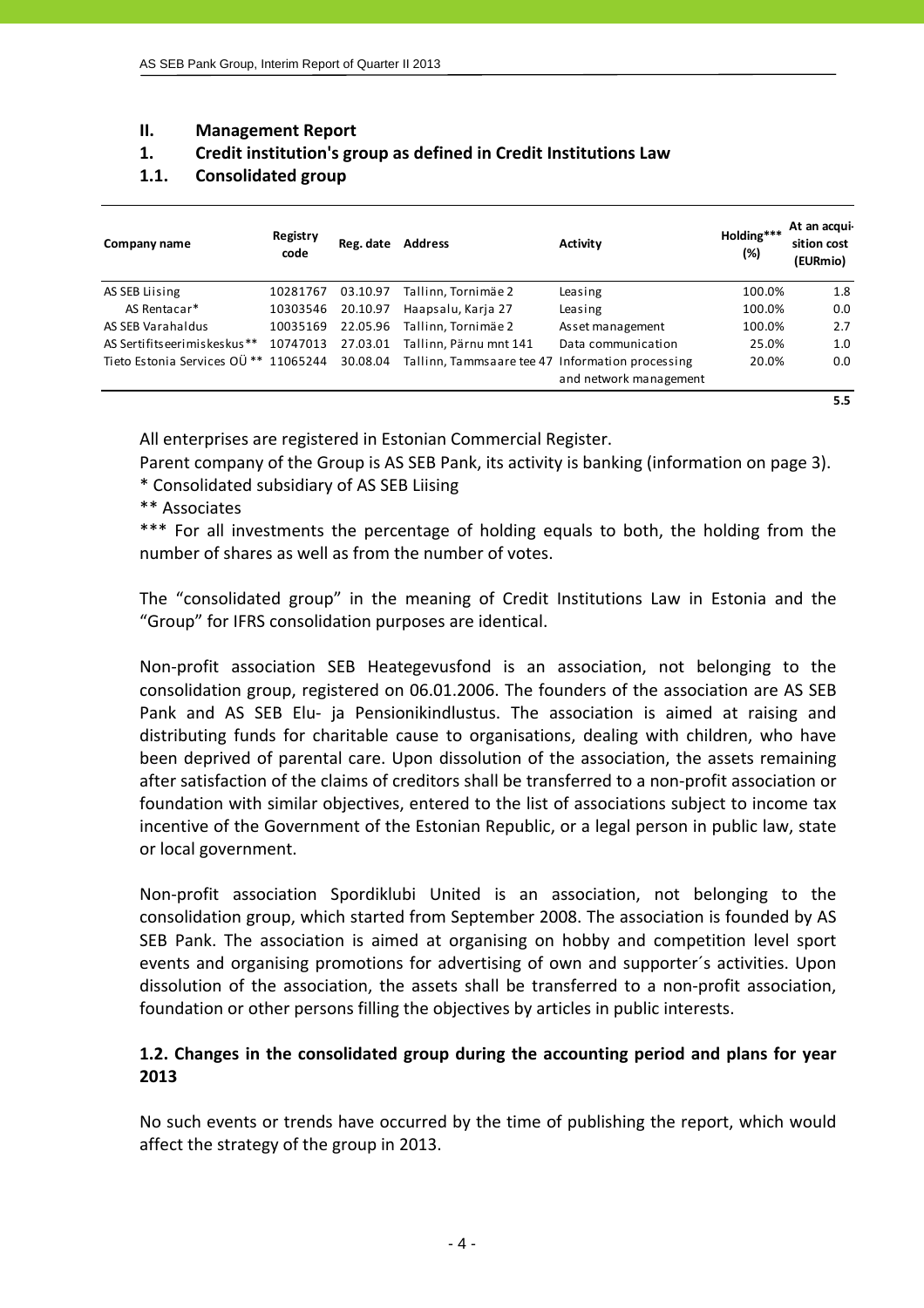## **2. Highlights**

The volume of loan and leasing projects in the pipeline at SEB has surpassed that of previous periods by a third and totals nearly EUR 700 million. This points to the fact that business activity and therefore also demand for financing has clearly increased

Big businesses conducted remarkable transactions in the second quarter. For instance, SEB helped to organise Tallink's bond issue of around EUR 120 million on the Oslo stock exchange. Another remarkable event was the financing of the EUR 60 million take-over of one of Estonia's leading telecommunications enterprises, Starman, in which SEB acted as one of the parties. This was one of the largest enterprise acquisitions that had been financed in the last couple of years.

It was a joy to behold the revitalising of SMEs in the second quarter. Around 350 SMEs made larger investments in the second quarter and besides agriculture and local government public procurements there was also some revitalising evident in other sectors, apartment associations are very active, for instance. Remarkable consulting in the SMEs sector was also one of the reasons why the international economic magazine Euromoney named SEB the best bank of 2013 in Estonia.

The improvement of the overall sense of security has encouraged families to start realising their home‐buying plans that were put on hold over the last few years. In the second quarter of 2013 we provided private persons with 30 per cent more loans than in the same period of 2012. There were home loans totalling EUR 65 million issued in Estonia, in May, which is the highest in the last five years. The loan portfolio for private persons, after having been in decline for several years, unexpectedly returned to steady growth in the second quarter.

The progress of m-banking also exhibits stable growth. For an ever increasing number of clients, smartphones or tablet computers are becoming the primary means for organising their finances. Recognising the m‐banking trend and making use of the possibilities that it offered was another reason why the reputable economic magazine Euromoney named SEB the best bank of 2013 in Estonia. SEB launched a new homepage, which is especially designed so that it can be easily read in via mobile phone.

SEB received several awards and acknowledgment in the second quarter of 2013:

- Euromoney named SEB the Best Bank in Estonia
- SEB was ranked 8th in the survey of the recognition and reputation of Estonian companies conducted by TNS Emor.

SEB Charity Fund raised EUR 1500 to support children without parental care. Fifty‐two parents, who in June concluded a children's insurance agreement at SEB, collected money for safe house and substitute home children, which will be used for water safety prevention work.

SEB 31. Tartu Jooksumaraton had a record‐breaking year: first time in the history of the competition 4000 people finished, and also children`s run had 500 participants more than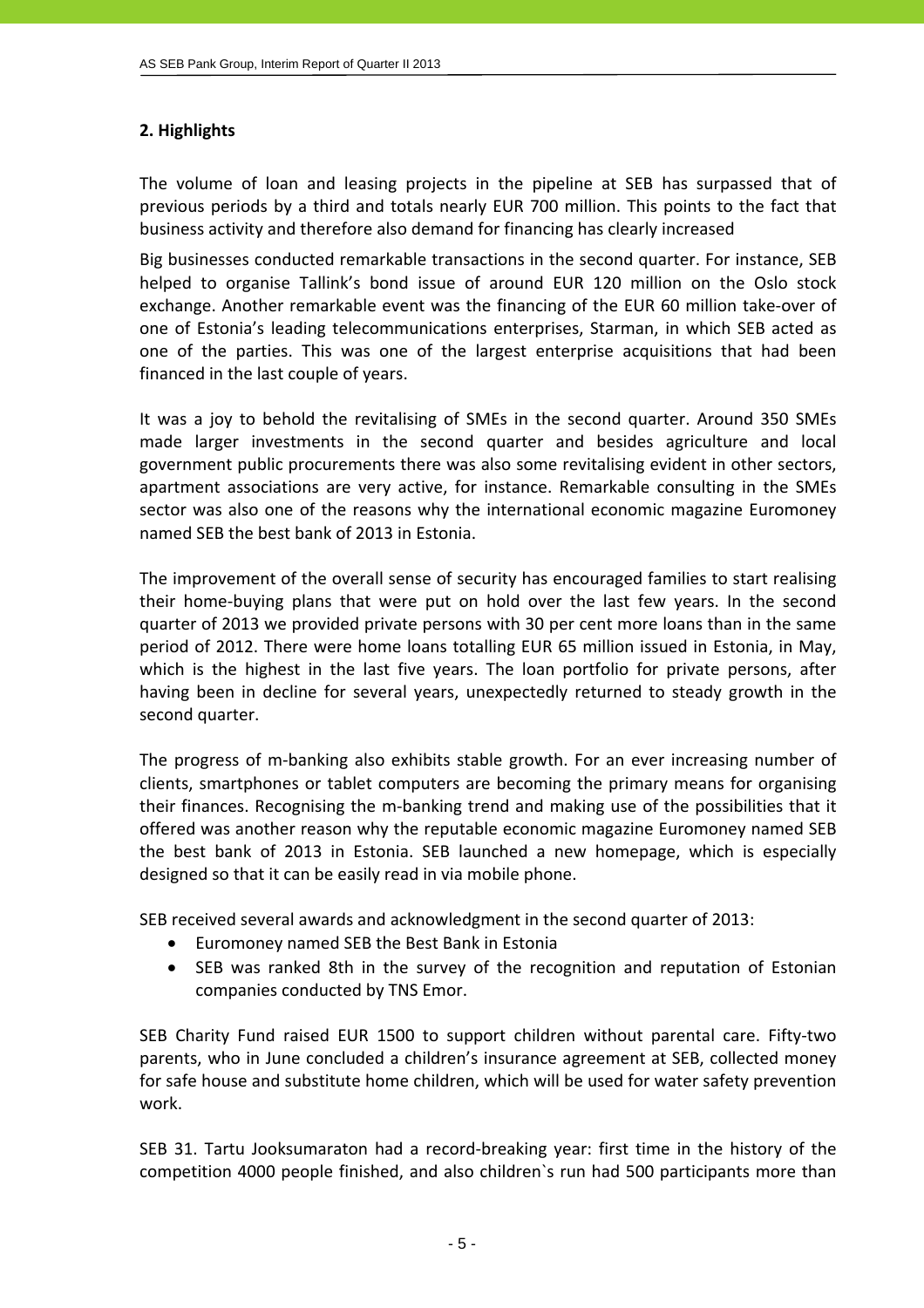last year. Running and health sport are very popular in Estonia - nearly 12 500 women registred to SEB Maijooks.

SEB sponsored SEB Tallink Junior Open tennis tournament.

The more than 864 400 customers of SEB Pank Group are served by 1103 employees. The customers are served through many different channels such as 32 branch offices, 260 on‐ line post offices, 293 ATMs, 7721 POS-terminals. There are more than 531 300 debit and credit cards in use. In addition, 76% of our customers use our SEB Internet Bank and SEB Internet Bank for Business services.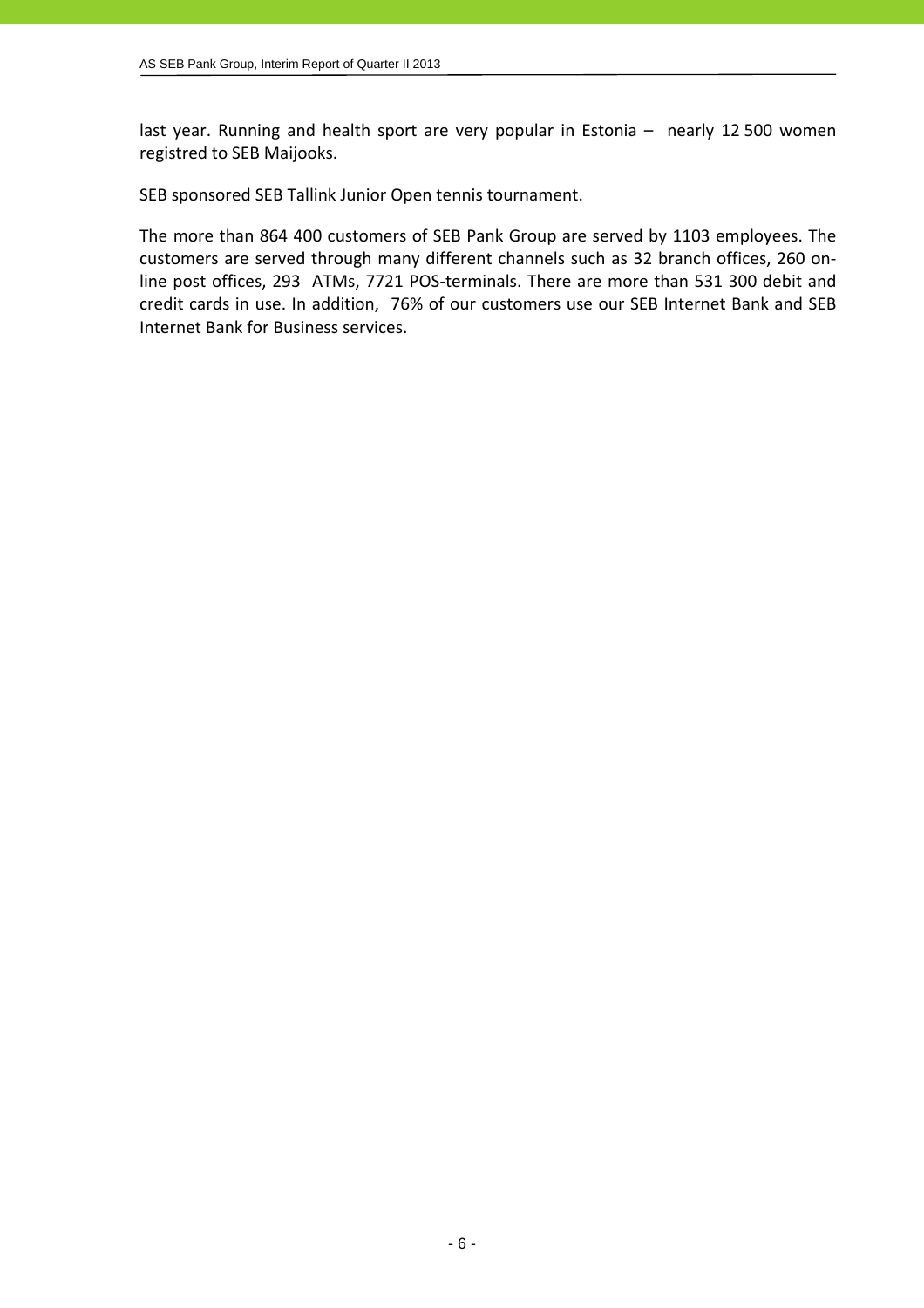## **3. Capital adequacy**

| <b>CAPITAL BASE</b>                                                             | 30.06.13 | 31.12.12 |
|---------------------------------------------------------------------------------|----------|----------|
| Paid-in share capital                                                           | 42.5     | 42.5     |
| Premium                                                                         | 86.3     | 86.3     |
| General banking reserves                                                        | 19.4     | 19.4     |
| Retained earnings / loss                                                        | 553.7    | 482.4    |
| Unrealised profit for previous periods on shares of subsidiaries and associated |          |          |
| companies (negative)                                                            | $-0.1$   | $-0.1$   |
| Intangibles                                                                     | $-0.5$   | $-0.5$   |
| Audited profit for the period                                                   | 0.0      | 71.3     |
| Total primary own funds                                                         | 701.3    | 701.3    |
| Available for sale financial instruments                                        | 0.1      | 0.4      |
| Allowances and adjustments exceeding expected loss                              | 9.8      | 10.1     |
| Total supplementary own funds                                                   | 9.9      | 10.5     |
| <b>Total deductions</b>                                                         | 0.0      | 0.0      |
| Primary own funds after deductions                                              | 701.3    | 701.3    |
| Supplementary own funds after deductions                                        | 9.9      | 10.5     |
| Own funds included in calculation of capital adequacy                           | 711.2    | 711.8    |

| <b>CAPITAL REQUIREMENTS</b>                                                          | 30.06.13 | 31.12.12 |
|--------------------------------------------------------------------------------------|----------|----------|
| Municipalities and regions with standardised approach                                | 6.2      | 6.0      |
| State agencies, non-profit institutions and associations with standardised           |          |          |
| approach                                                                             | 0.2      | 0.1      |
| Retail claims with standardised approach                                             | 15.9     | 16.2     |
| Mortgage claims with standardised approach                                           | 0.1      | 0.0      |
| Overdue claims with standardised approach                                            | 0.8      | 0.0      |
| Shares of investment funds with standardised approach                                | 0.4      | 0.4      |
| Other assets with standardised approach                                              | 3.3      | 3.3      |
|                                                                                      | 5.6      | 5.1      |
| Credit institutions, investment firms and municipalities with IRB                    |          |          |
| Other companies with IRB                                                             | 128.2    | 125.2    |
| Retail claims with IRB                                                               | 37.3     | 38.7     |
| Total capital requirements for covering the credit risk and counterparty credit risk | 198.0    | 195.0    |
| Capital requirement for covering interest position risk                              | 2.0      | 1.1      |
| Total market risk                                                                    | 2.0      | 1.1      |
| Capital requirement for covering AMA of operational risk                             | 10.5     | 11.4     |
| Capital requirements total                                                           | 210.5    | 207.5    |
|                                                                                      |          |          |
| Transition period floor of own funds if using IRB                                    | 317.4    | 303.1    |
| Capital requirements for calculating capital adequacy                                | 317.4    | 303.1    |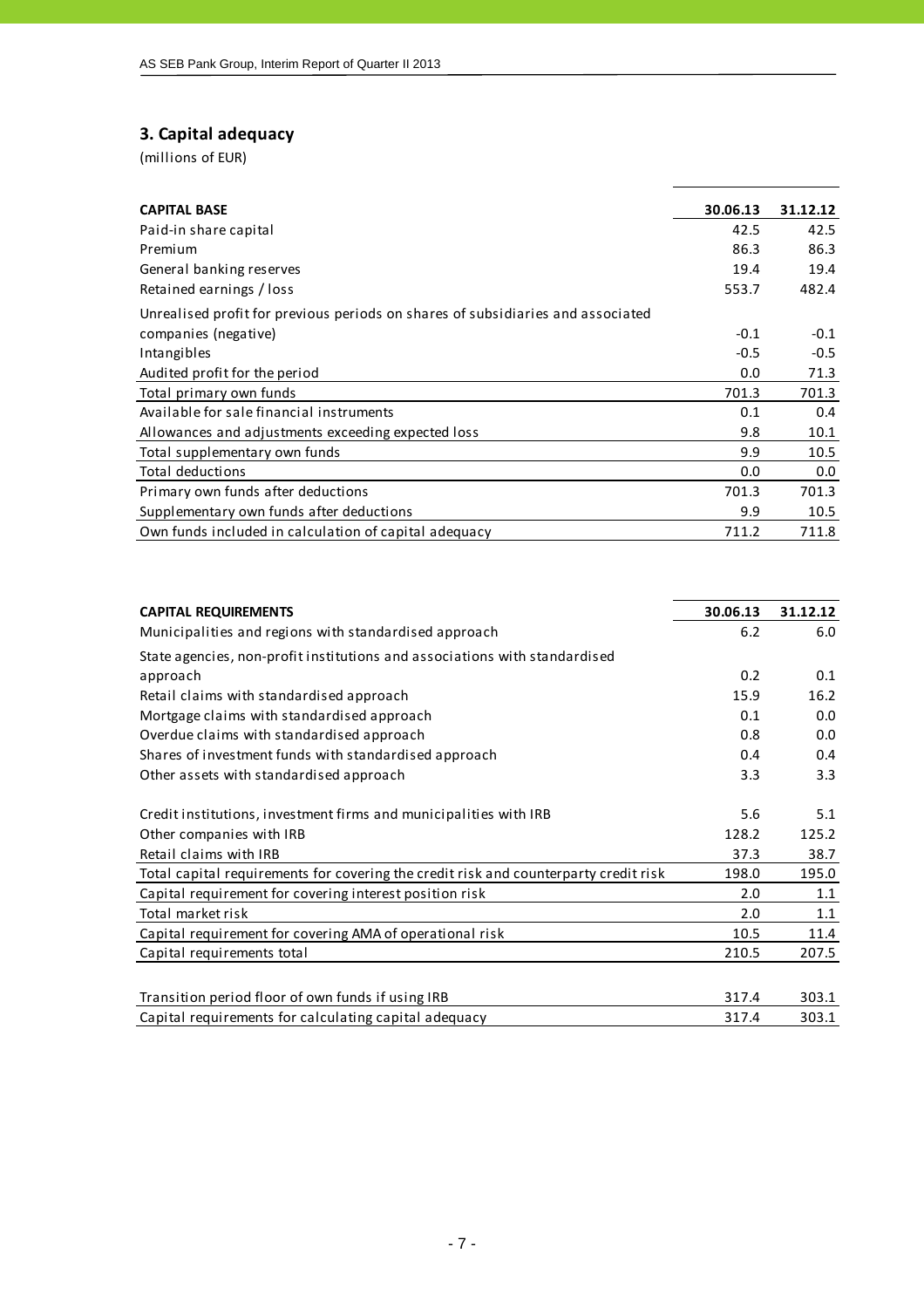#### **CAPITAL RATIOS**

|                         | 30.06.13 | 31.12.12 |
|-------------------------|----------|----------|
| Capital adequacy, %     | 22.40    | 23.49    |
| Tier 1 Capital Ratio, % | 22.09    | 23.14    |
| Tier 2 Capital Ratio, % | 0.31     | 0.35     |
|                         |          |          |

## **MEMBERS OF CONSOLIDATION GROUP, INCLUDED TO CAPITAL ADEQUACY CALCULATION**

AS SEB Pank AS SEB Liising Group AS SEB Varahaldus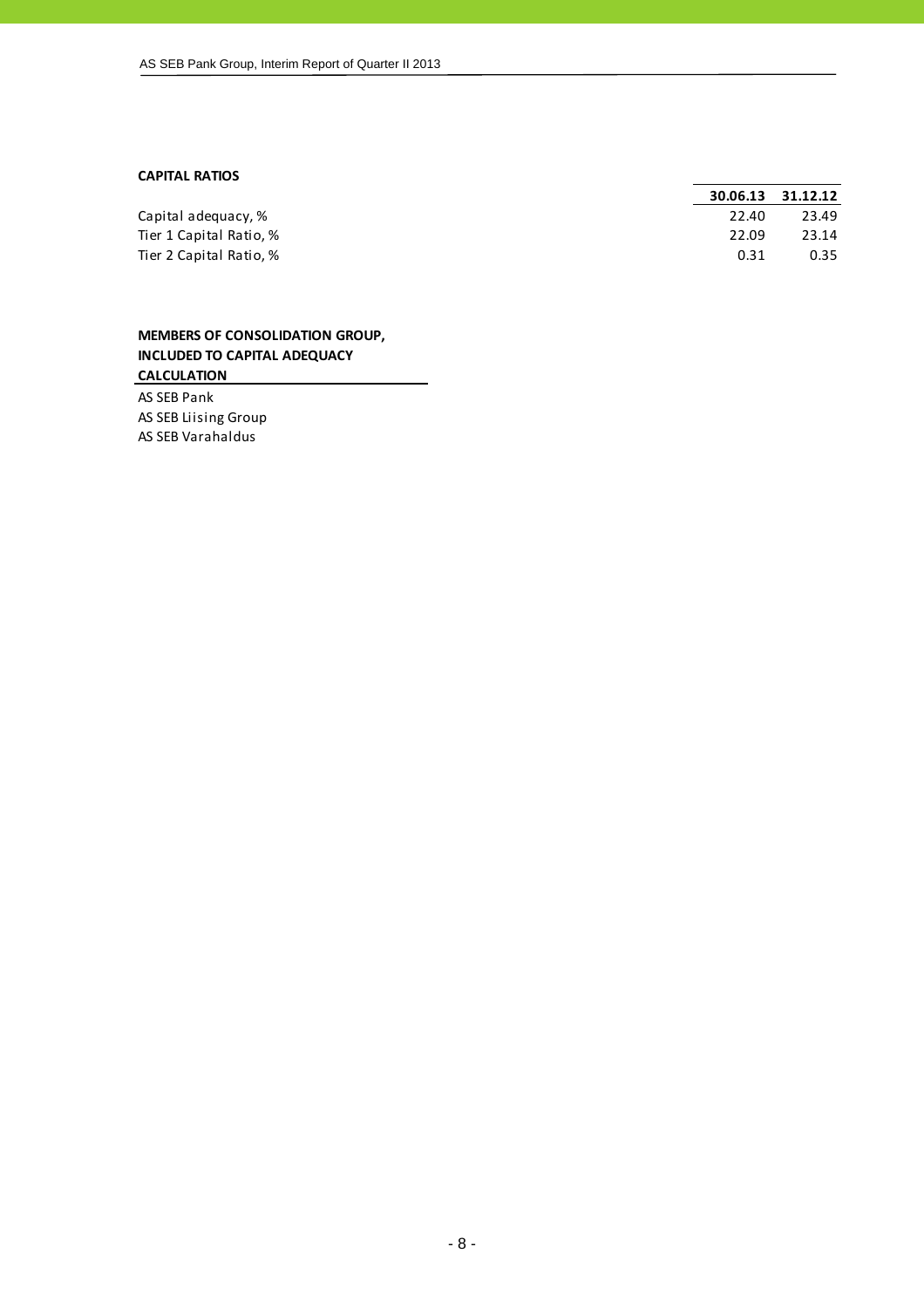## **4. Risk concentration**

| (millions of EUR)                                                                                                       | 30.06.13 | 31.12.12 | 30.06.12 |
|-------------------------------------------------------------------------------------------------------------------------|----------|----------|----------|
| Total claims against persons associated with the credit institution's<br>consolidation group                            | 1.2      | 1.0      | 1.2      |
| The share of claims of the persons associated with the credit institution's<br>consolidation group in net own funds, %, | 0.16     | 0.15     | 0.19     |
| Total of large exposure claims                                                                                          | 363.6    | 355.2    | 377.4    |
| The share of large exposure claims in net own funds, %                                                                  | 51.14    | 49.89    | 58.96    |
| Number of large exposure customers                                                                                      | 5        | 5        | 5.       |

#### **5. Key figures**

| (millions of EUR)                       |          |          |          |
|-----------------------------------------|----------|----------|----------|
|                                         | 30.06.13 | 31.12.12 | 30.06.12 |
| Net profit                              | 37.4     | 71.3     | 40.2     |
| Average equity                          | 720.8    | 666.6    | 650.7    |
| Return on equity (ROE), %               | 10.38    | 10.70    | 12.36    |
| Average assets                          | 4,189.3  | 4,143.5  | 4,057.2  |
| Return on assets (ROA), %               | 1.79     | 1.72     | 1.98     |
| Net interest income                     | 36.9     | 81.2     | 43.4     |
| Average interest earning assets         | 4,064.9  | 4,034.7  | 3,948.8  |
| Net interest margin (NIM), %            | 1.82     | 2.01     | 2.20     |
| Spread, %                               | 1.73     | 1.88     | 2.03     |
| Cost / Income ratio, %                  | 45.7     | 45.1     | 44.1     |
| Ratio of individually impaired loans, % | 0.79     | 1.39     | 1.77     |
|                                         |          |          |          |

#### **Explanations**

Return on equity (ROE) = Net profit/Average equity \* 100 Average equity = (Equity of current year end + Equity of previous year end)/2 Return on assets (ROA) = Net profit/Average assets \* 100 Average assets = (Assets of current year end + Assets of previous year end)/2 Cost of interest bearing liabilities = Interest expenses/Average interest bearing liabilities \*100 Cost/Income Ratio = Total Operating Expenses/Total Income \* 100 Spread = Yield on interest earning assets ‐ Cost of interest bearing liabilities Net interest margin (NIM) = Net interest income/Average interest earning assets \* 100 Yield on interest earning assets = Interest income/Average interest earning assets \*100

Ratio of individually impaired loans = Individually impaired loans/Loans to customers and credit institutions\* 100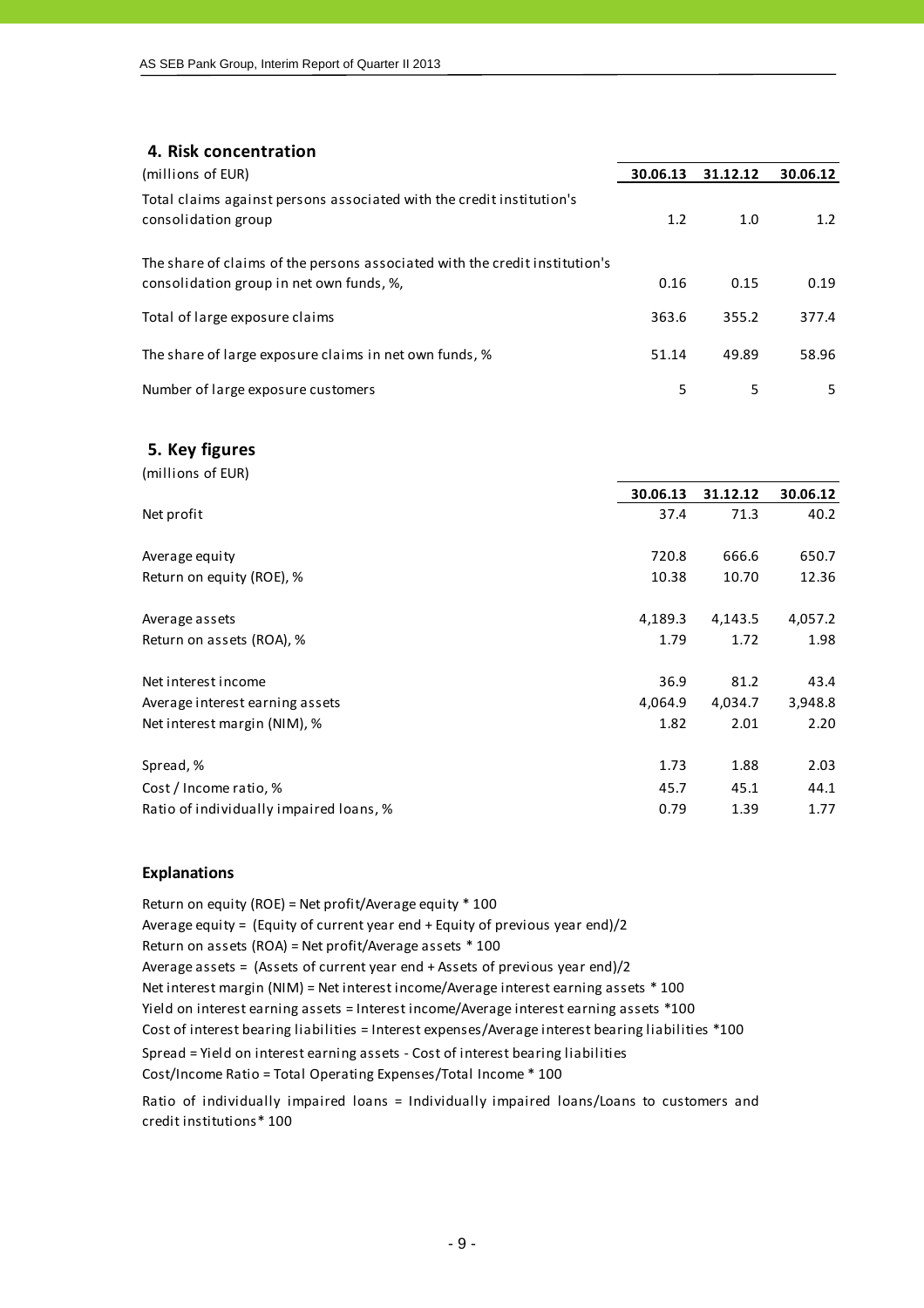#### **Interest earning assets:**

Balances with central bank Loans and advances to credit institutions Loans and advances to customers Debt securities and other fixed income securities

(all without accrued interests)

#### **Interest bearing liabilities:**

Due to credit institutions Due to customers Loan funds Subordinated loans (all without accrued interests)

#### **Total Operating Expenses:**

Personnel expenses Other expenses Depreciation, amortisation and impairment of tangible and intangible assets

#### **Total Income:**

Net interest income Net fee and commission income Net income from foreign exchange Gains less losses from financial assets at fair value through profit or loss Income from dividends Gains less losses from investment securities Share of profit of associates Other income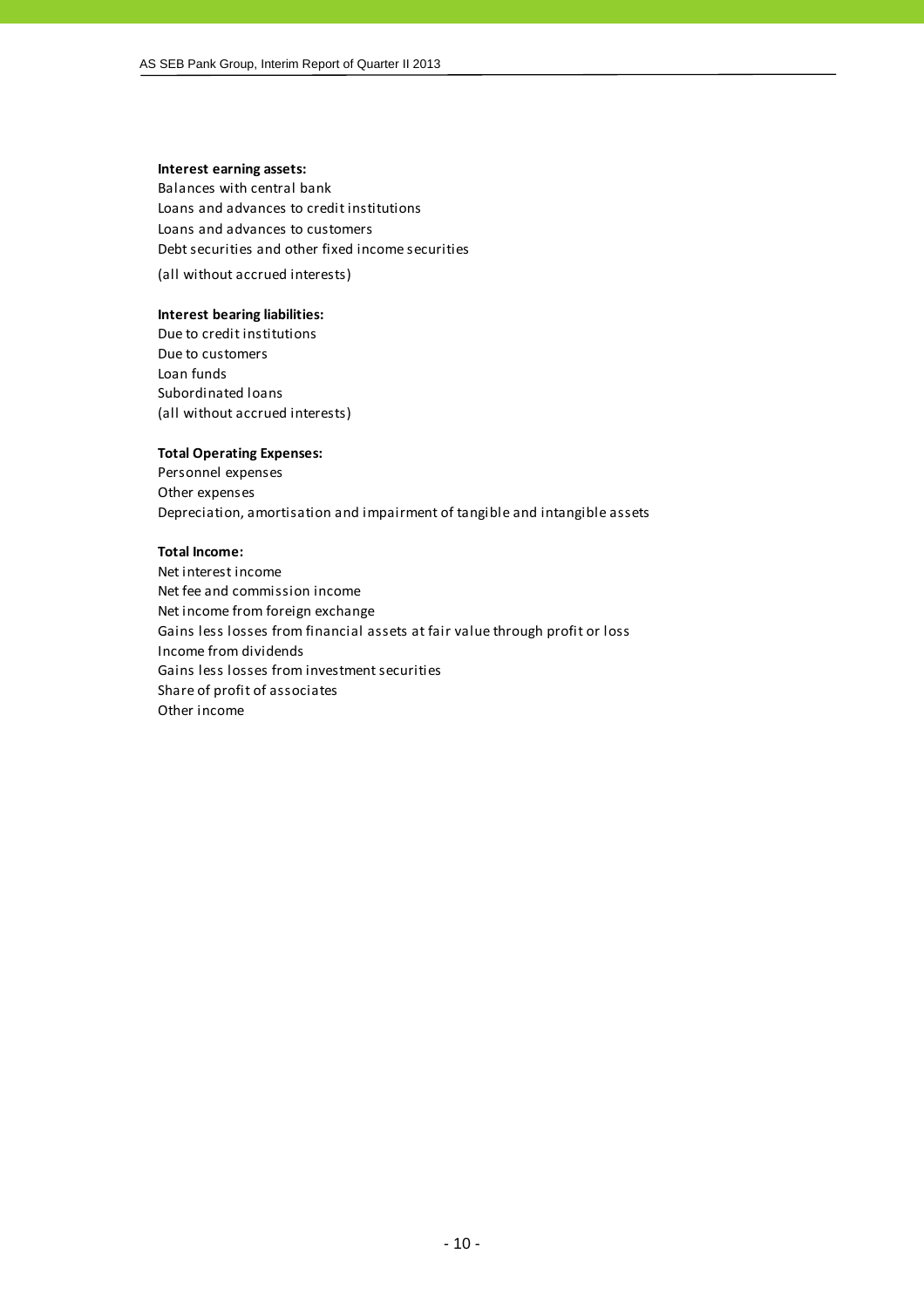## **III. Consolidated financial statements**

## **1. Consolidated income statement**

(millions of EUR)

|                                                           |                | 2013     |        | 2012     |        |
|-----------------------------------------------------------|----------------|----------|--------|----------|--------|
|                                                           | Note           | 6 months | QII    | 6 months | QII    |
| Interest and similar income                               | 3              | 45.0     | 22.7   | 60.6     | 29.0   |
| Interest expenses and similar charges                     | 4              | $-8.1$   | $-3.8$ | $-17.2$  | $-7.5$ |
| Net Interest Income                                       |                | 36.9     | 18.9   | 43.4     | 21.5   |
| Fee and commission income                                 | 5              | 26.3     | 13.6   | 24.8     | 12.8   |
| Fee and commission expense                                | 6              | $-7.1$   | $-3.6$ | $-7.1$   | $-3.7$ |
| Net fee and commission income                             |                | 19.2     | 10.0   | 17.7     | 9.1    |
| Net income from foreign exchange                          |                | 2.1      | 1.2    | 2.3      | 1.3    |
| Gains less losses from financial assets at fair value     |                |          |        |          |        |
| through profit or loss                                    |                | 1.7      | 1.4    | 1.5      | 0.6    |
| Gains less losses from investment securities              |                | 0.6      | 0.0    | 0.0      | 0.0    |
| Share of profit of associates                             |                | 0.1      | 0.0    | 0.1      | 0.1    |
| Other income                                              |                | 0.5      | 0.3    | 0.2      | 0.0    |
| Personnel expenses                                        |                | $-16.2$  | $-8.0$ | $-16.9$  | $-8.5$ |
| Other expenses                                            |                | $-10.0$  | $-5.0$ | $-10.3$  | $-5.0$ |
| Depreciation, amortisation and impairment of tangible and |                |          |        |          |        |
| intangible assets                                         |                | $-1.7$   | $-0.8$ | $-1.5$   | $-0.8$ |
| Profit before impairment losses on loans and advances     |                | 33.2     | 18.0   | 36.5     | 18.3   |
| Impairment losses on loans and advances                   | $\overline{7}$ | 4.2      | 0.9    | 3.7      | 0.1    |
| Profit before income tax                                  |                | 37.4     | 18.9   | 40.2     | 18.4   |
| Income tax                                                |                | 0.0      | 0.0    | 0.0      | 0.0    |
| Net profit                                                |                | 37.4     | 18.9   | 40.2     | 18.4   |
| Profit attributable to the sole equity holder             |                | 37.4     | 18.9   | 40.2     | 18.4   |

## **2. Consolidated statement of comprehensive income**

|                                                                      | 2013     |        | 2012     |        |  |
|----------------------------------------------------------------------|----------|--------|----------|--------|--|
|                                                                      | 6 months | QII    | 6 months | QII    |  |
| Net profit                                                           | 37.4     | 18.9   | 40.2     | 18.4   |  |
| Other comprehensive income/expense                                   |          |        |          |        |  |
| Items that may subsequently be reclassified to the income statement: |          |        |          |        |  |
| Revaluation of available-for-sale financial assets                   | $-0.6$   | $-0.2$ | 0.2      | $-0.1$ |  |
| Total other comprehensive income/expense                             | $-0.6$   | $-0.2$ | 0.2      | $-0.1$ |  |
| Total comprehensive income                                           | 36.8     | 18.7   | 40.4     | 18.3   |  |
| Sole equity holder of the parent entity (total)                      | 36.8     | 18.7   | 40.4     | 18.3   |  |
| -Total comprehensive income from continued operations                | 36.8     | 18.7   | 40.4     | 18.3   |  |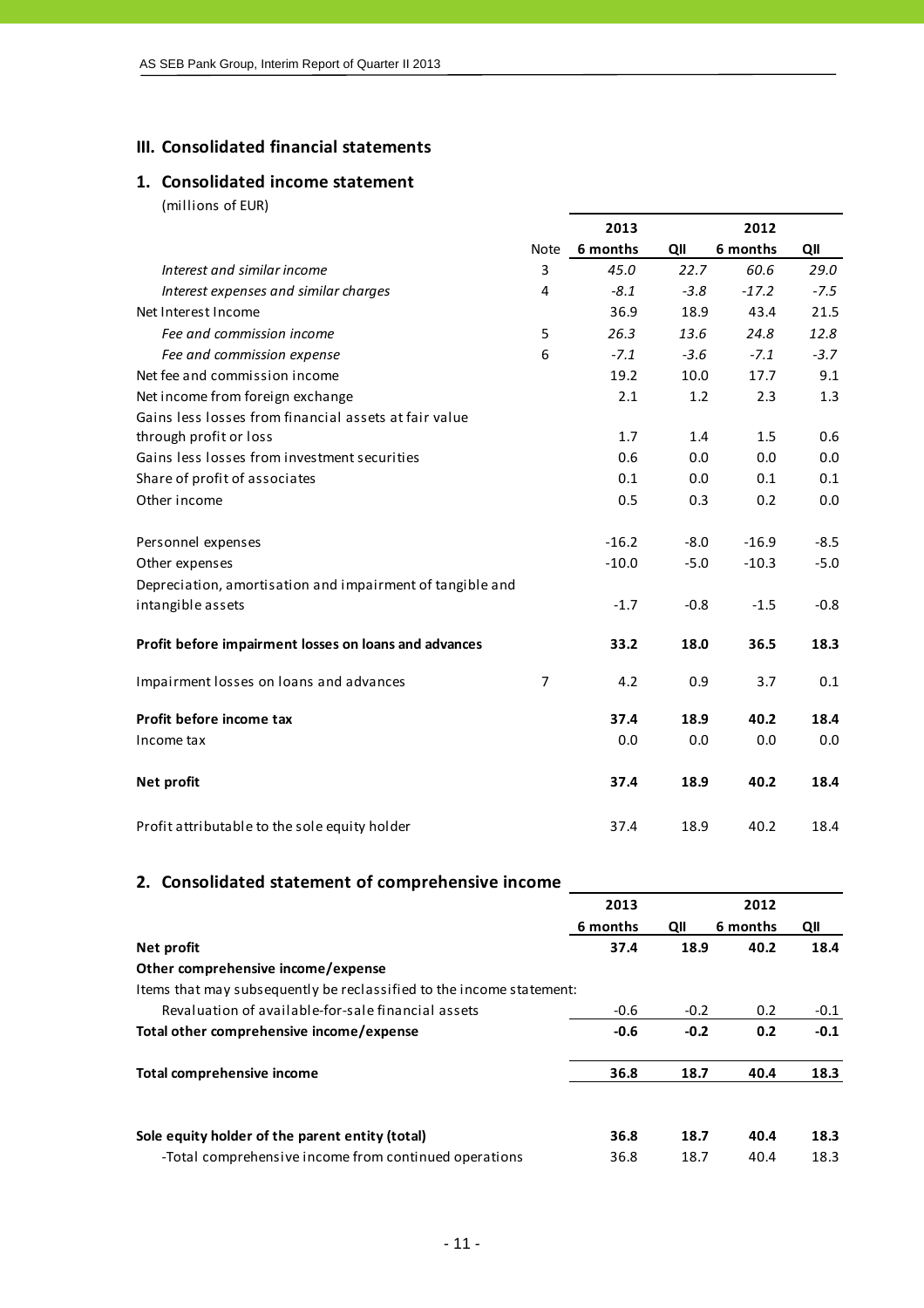## **3. Consolidated statement of financial position**

(millions of EUR)

|                                           | 30.06.13 | 31.12.12 |
|-------------------------------------------|----------|----------|
| <b>ASSETS</b>                             |          |          |
| Cash                                      | 45.3     | 46.6     |
| Balances with central bank                | 50.0     | 191.0    |
| Loans and advances to credit institutions | 327.9    | 291.4    |
| Loans and advances to customers           | 3,690.1  | 3,585.3  |
| Financial assets held for trading         | 23.5     | 21.4     |
| Available-for-sale financial assets       | 4.5      | 5.3      |
| Other assets                              | 44.5     | 31.7     |
| Investments in associates                 | 0.7      | 0.6      |
| Intangible assets                         | 0.5      | 0.5      |
| Property, plant and equipment             | 8.5      | 9.2      |
| <b>TOTAL ASSETS</b>                       | 4,195.5  | 4,183.0  |

#### **LIABILITIES AND SHAREHOLDERS' EQUITY**

| Due to credit institutions                                 | 658.0   | 748.2   |
|------------------------------------------------------------|---------|---------|
| Due to customers                                           | 2,645.6 | 2,610.7 |
| Loan funds                                                 | 26.1    | 24.0    |
| Other liabilities                                          | 106.2   | 73.7    |
| Financial liabilities at fair value through profit or loss | 20.8    | 21.7    |
| Provisions                                                 | 0.0     | 1.9     |
| <b>Total Liabilities</b>                                   | 3,456.7 | 3,480.2 |
| Share capital                                              | 42.5    | 42.5    |
| Share premium                                              | 86.3    | 86.3    |
| Other reserves                                             | 18.7    | 20.3    |
| Retained earnings                                          | 591.3   | 553.7   |
| Total shareholders' equity                                 | 738.8   | 702.8   |
| TOTAL LIABILITIES AND SHAREHOLDERS' EQUITY                 | 4,195.5 | 4,183.0 |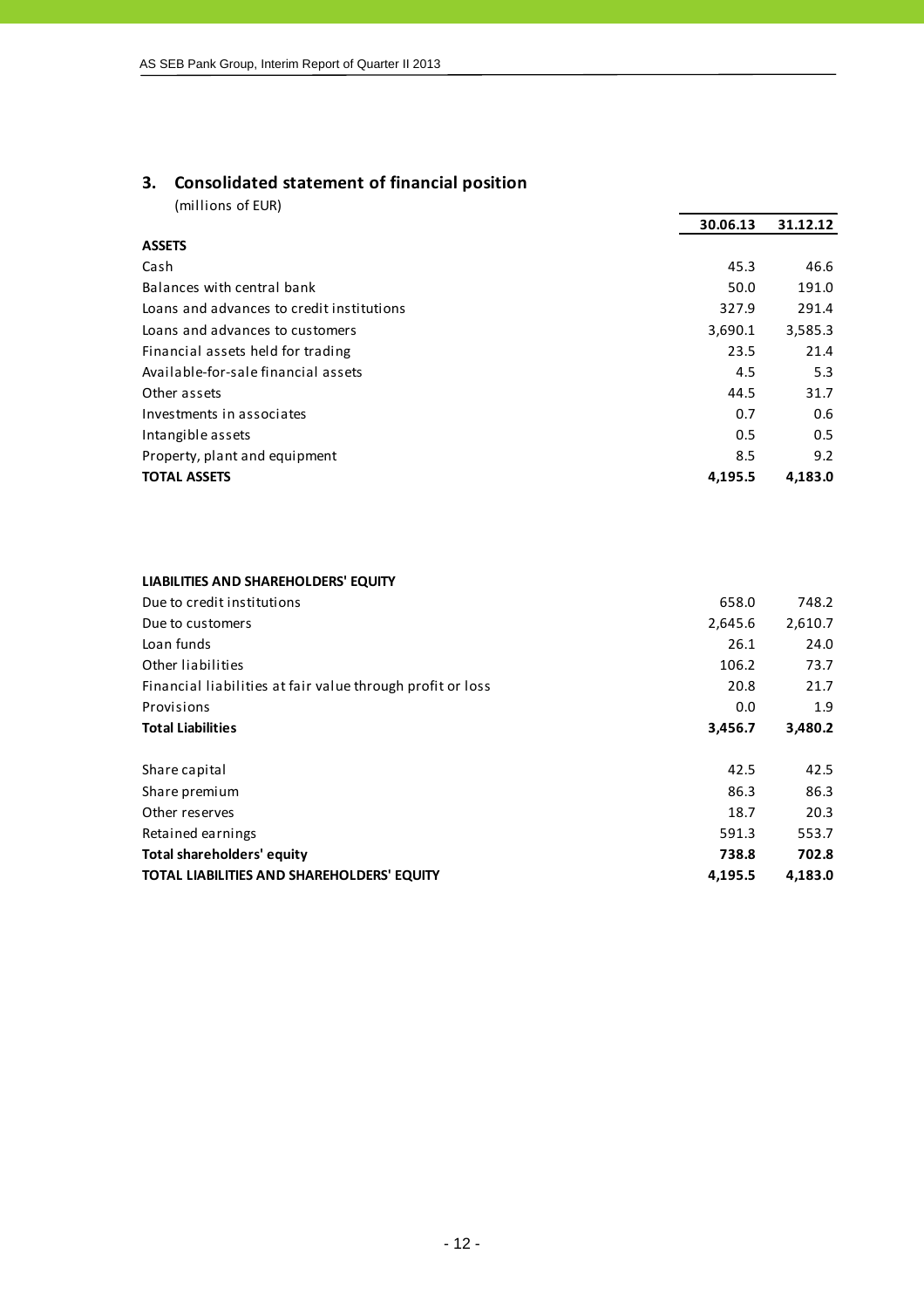## **4. Consolidated cash flow statement**

|                                                                                 | 2013     | 2012     |
|---------------------------------------------------------------------------------|----------|----------|
|                                                                                 | 6 months | 6 months |
| I. Cash flows from operating activities                                         |          |          |
| Interest received                                                               | 44.4     | 60.9     |
| Interest paid                                                                   | $-8.9$   | $-19.3$  |
| Fee and commission received                                                     | 26.3     | 24.8     |
| Fee and commission paid                                                         | $-7.1$   | $-7.1$   |
| Net trading income and other operating income                                   | 3.9      | 2.7      |
| Personnel expenses and other operating expenses                                 | $-26.0$  | $-25.4$  |
| Cash flows from operating activities before changes in the operating assets and |          |          |
| <b>liabilities</b>                                                              | 32.6     | 36.6     |
| Changes in operating assets:                                                    |          |          |
| Loans and advances to credit institutions and mandatory reserve in central bank | 204.2    | 200.6    |
| Loans and advances to customers                                                 | $-100.6$ | 22.5     |
| Other assets                                                                    | 2.3      | $-4.1$   |
| <b>Changes of operating liabilities:</b>                                        |          |          |
| Due to credit institutions                                                      | $-57.3$  | $-168.9$ |
| Due to customers                                                                | 36.2     | 80.4     |
| Loan funds                                                                      | 2.1      | 4.6      |
| Other liabilities                                                               | $-3.7$   | 1.7      |
| Cash flow from (used in) operating activities                                   | 115.8    | 173.4    |
| II. Cash flows from investing activities                                        |          |          |
| Net increase-/decrease+ of investment portfolio securities                      | 0.7      | $-0.1$   |
| Purchase of investment properties, tangible and intangible assets               | $-1.1$   | $-1.6$   |
| Cash flow from (used in) investing activities                                   | $-0.4$   | $-1.7$   |
| III. Cash flows from financing activities                                       |          |          |
| Repayments of subordinated loans                                                | 0.0      | $-50.0$  |
| Cash used in financing activities                                               | 0.0      | $-50.0$  |
| Net decrease/increase in cash and cash equivalents                              | 115.4    | 121.7    |
| Cash and cash equivalents at the beginning of period                            | 284.3    | 87.3     |
| Effect of exchange rate changes on cash and cash equivalents                    | 0.0      | 0.1      |
| Cash and cash equivalents at the end of period                                  | 399.7    | 209.1    |

| Cash and cash equivalents includes:                      | 30.06.13 | 30.06.12 |
|----------------------------------------------------------|----------|----------|
| Cash on hand                                             | 45.3     | 46.8     |
| Balances with the central bank without mandatory reserve | 23.0     | 0.0      |
| Liquid deposits in other credit institutions             | 327.4    | 159.8    |
| Trading portfolio                                        | 4.0      | 2.5      |
|                                                          | 399.7    | 209.1    |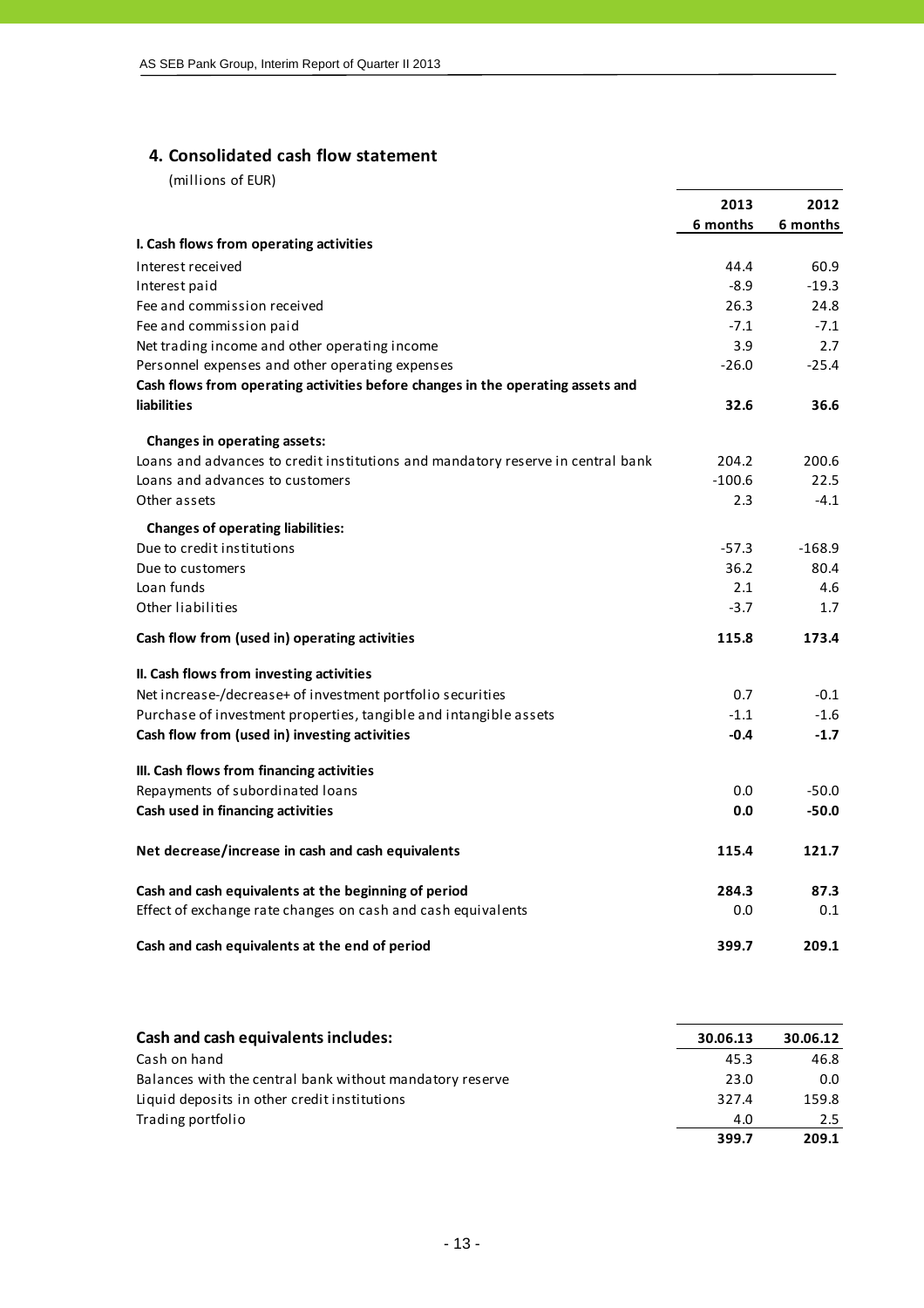## **5. Changes in consolidated shareholders' equity**

|                                                                 |                       |              |                 |                 | <b>Total</b>  |
|-----------------------------------------------------------------|-----------------------|--------------|-----------------|-----------------|---------------|
|                                                                 |                       | <b>Share</b> |                 | <b>Retained</b> | shareholders' |
|                                                                 | Share capital premium |              | <b>Reserves</b> | profit          | equity        |
| Year beginning 01.01.2012                                       | 42.5                  | 86.1         | 19.8            | 481.9           | 630.3         |
| Other                                                           | 0.0                   | 0.0          | 0.0             | 0.3             | 0.3           |
| Net profit                                                      | 0.0                   | 0.0          | 0.0             | 40.2            | 40.2          |
| Other comprehensive income:<br>Net change in available-for-sale |                       |              |                 |                 |               |
| financial assets                                                | 0.0                   | 0.0          | 0.2             | 0.0             | 0.2           |
| Total other comprehensive income                                | 0.0                   | 0.0          | 0.2             | 0.0             | 0.2           |
| <b>Total comprehensive income</b>                               | 0.0                   | 0.0          | 0.2             | 40.2            | 40.4          |
| <b>Final balance 30.06.2012</b>                                 | 42.5                  | 86.1         | 20.0            | 522.4           | 671.0         |
|                                                                 |                       |              |                 |                 |               |
| Year beginning 01.01.2013                                       | 42.5                  | 86.3         | 20.3            | 553.7           | 702.8         |
| Other                                                           | 0.0                   | 0.0          | $-1.0$          | 0.2             | $-0.8$        |
| Net profit                                                      | 0.0                   | 0.0          | 0.0             | 37.4            | 37.4          |
| Other comprehensive expense:                                    |                       |              |                 |                 |               |
| Net change in available-for-sale                                |                       |              |                 |                 |               |
| financial assets                                                | 0.0                   | 0.0          | $-0.6$          | 0.0             | $-0.6$        |
| Total other comprehensive expense                               | 0.0                   | 0.0          | $-0.6$          | 0.0             | $-0.6$        |
| Total comprehensive income/expense                              | 0.0                   | 0.0          | $-0.6$          | 37.4            | 36.8          |
| <b>Final balance 30.06.2013</b>                                 | 42.5                  | 86.3         | 18.7            | 591.3           | 738.8         |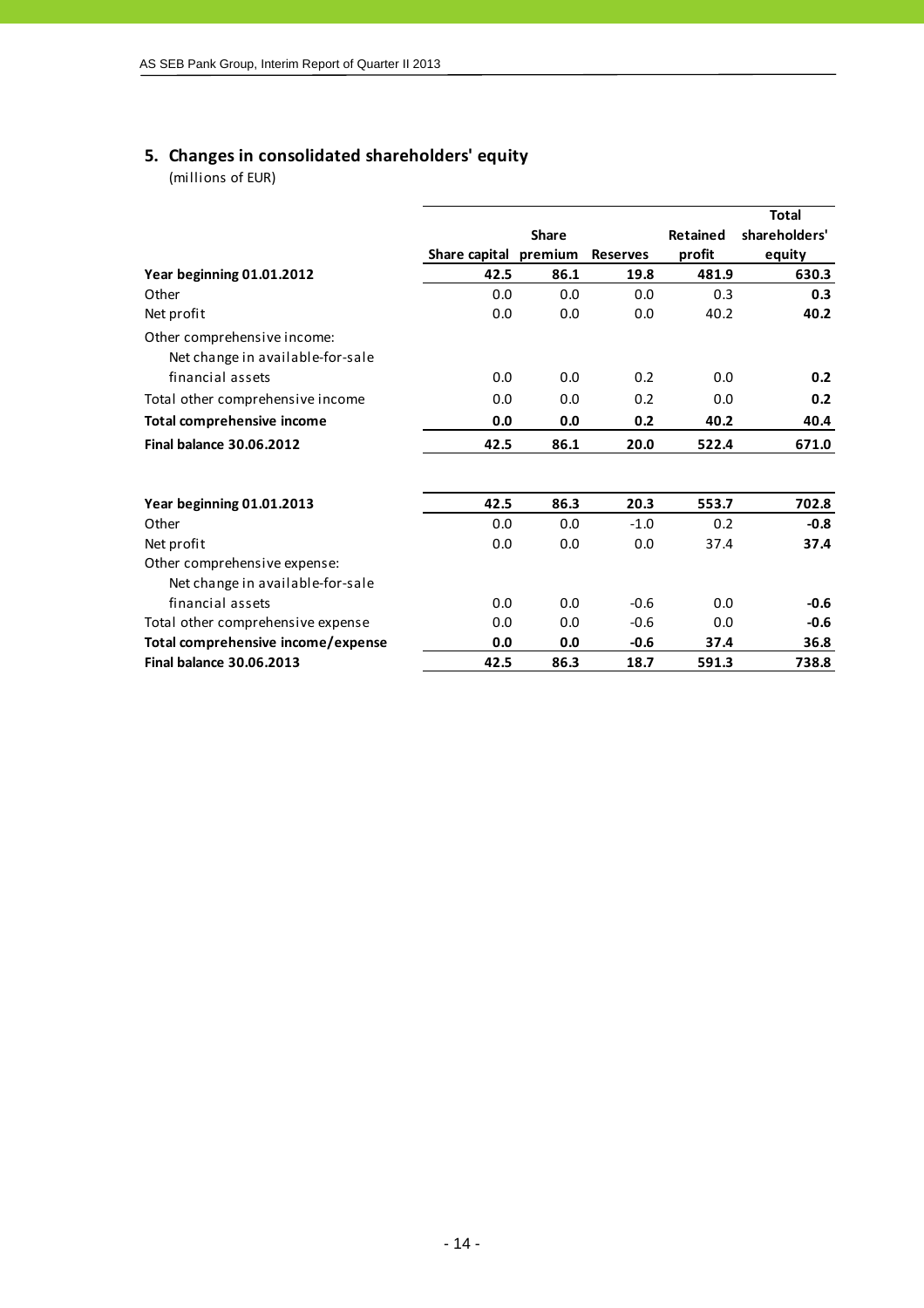## **6. Contingent assets and liabilities and commitments**

(millions of EUR)

| 30.06.13                                                                                   |                              | <b>Contract amount</b> | <b>Balance value</b> |                    |  |
|--------------------------------------------------------------------------------------------|------------------------------|------------------------|----------------------|--------------------|--|
|                                                                                            | <b>Liabilities</b><br>Assets |                        | <b>Assets</b>        | <b>Liabilities</b> |  |
| 1. Irrevocable and revocable transactions                                                  | 6.8                          | 1,037.6                | 0.0                  | 0.0                |  |
| 1.1. Guarantees and other similar off-balance sheet<br>irrovocable liabilitieas and claims | 0.3                          | 285.4                  | 0.0                  | 0.0                |  |
| incl. financial quarantees                                                                 | 0.0                          | 89.5                   | 0.0                  | 0.0                |  |
| 1.2. Loan commitments                                                                      | 6.5                          | 652.2                  | 0.0                  | 0.0                |  |
| 1.3. Other revocable transactions                                                          | 0.0                          | 100.0                  | 0.0                  | 0.0                |  |
| 2. Derivatives                                                                             | 691.5                        | 687.9                  | 19.4                 | 20.8               |  |
| 2.1. Currency related derivatives                                                          | 273.6                        | 270.7                  | 0.9                  | 0.8                |  |
| 2.2. Interest related derivatives                                                          | 392.4                        | 392.2                  | 17.6                 | 18.6               |  |
| 2.3. Equity related derivatives*                                                           | 25.5                         | 25.0                   | 0.9                  | 1.4                |  |
|                                                                                            | 698.3                        | 1,725.5                | 19.4                 | 20.8               |  |

| 31.12.12                                                                                   |               | <b>Contract amount</b> | <b>Balance value</b> |                    |  |
|--------------------------------------------------------------------------------------------|---------------|------------------------|----------------------|--------------------|--|
|                                                                                            | <b>Assets</b> | Liabilities            | Assets               | <b>Liabilities</b> |  |
| 1. Irrevocable and revocable transactions                                                  | 7.6           | 1,024.0                | 0.0                  | 0.0                |  |
| 1.1. Guarantees and other similar off-balance sheet<br>irrovocable liabilitieas and claims | 1.1           | 268.5                  | 0.0                  | 0.0                |  |
| incl. financial quarantees                                                                 | 0.0           | 92.1                   | 0.0                  | 0.0                |  |
| 1.2. Loan commitments                                                                      | 6.5           | 655.5                  | 0.0                  | 0.0                |  |
| 1.3. Other revocable transactions                                                          | 0.0           | 100.0                  | 0.0                  | 0.0                |  |
| 2. Derivatives                                                                             | 521.4         | 520.7                  | 21.3                 | 21.7               |  |
| 2.1. Currency related derivatives                                                          | 114.6         | 114.5                  | 0.5                  | 0.4                |  |
| 2.2. Interest related derivatives                                                          | 379.1         | 378.9                  | 19.5                 | 19.4               |  |
| 2.3. Equity related derivatives*                                                           | 27.7          | 27.3                   | 1.3                  | 1.9                |  |
|                                                                                            | 529.0         | 1,544.7                | 21.3                 | 21.7               |  |

\* Derivative transactions are executed to cover the client's position and the derivative risks are not taken to own portfolio. All risks arising from these transactions are fully mitigated with parent company. The equity option prices are calculated using for all input data (e.g. underlying prices or volumes) either independently sourced input (e.g. the underlying prices) or an independent price verification is performed on the next day to compare the values to independently sourced market data (e.g. for volumes).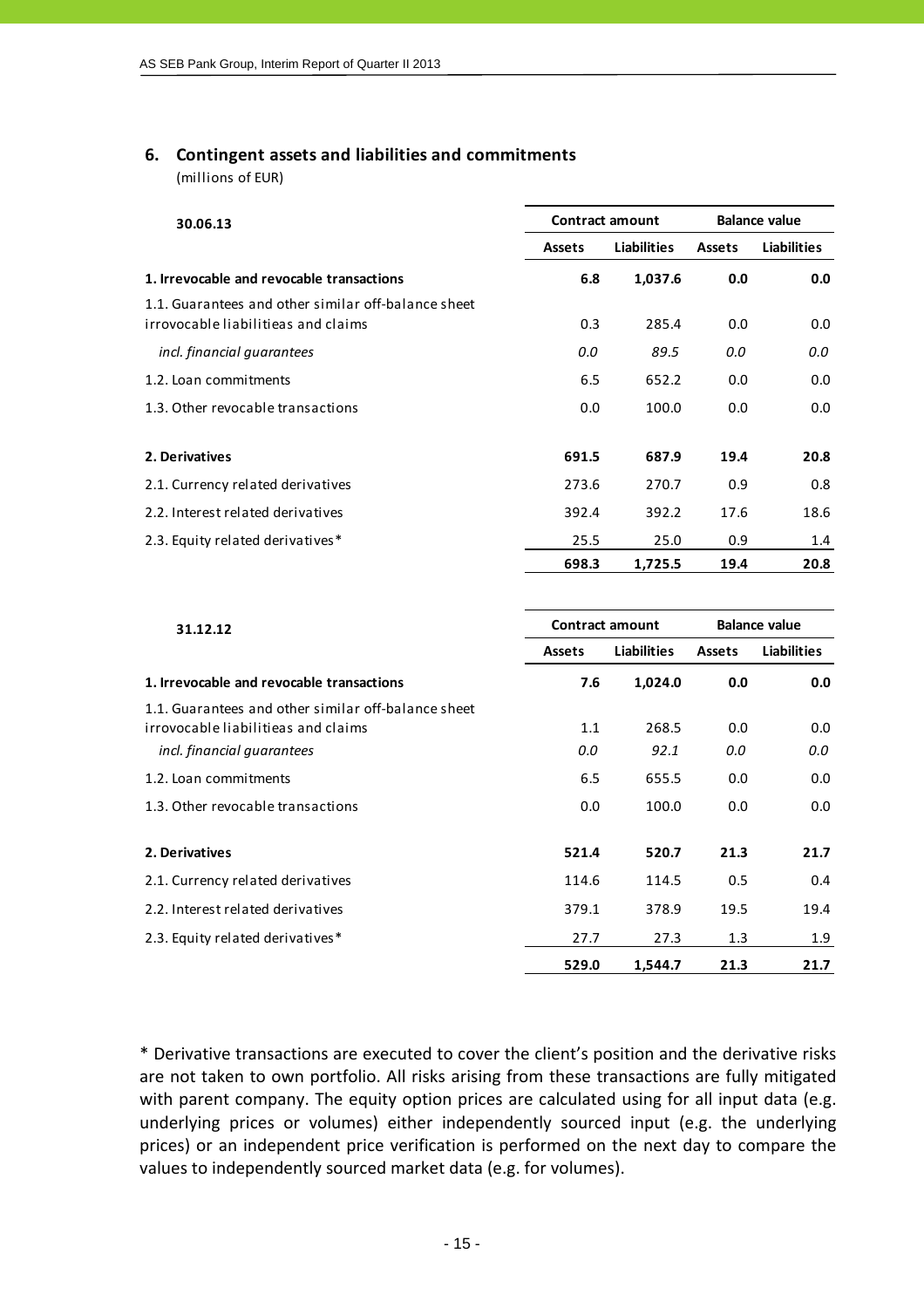## **Accounting principles**

The interim report of AS SEB Pank Group for Quarter II 2013 has been prepared in conformity with International Accounting Standard IAS 34 "Interim Financial Reporting" and the disclosure requirements, established by Eesti Pank.

The accounting principles, used in the interim report of AS SEB Pank Group for Quarter II 2013 are in conformity with the accounting principles used in the annual report for the year ended on 31 December 2012.

SEB Pank has further developed the risk measurement of counterparty credit risk. The change implies a adjustment for counterparty credit risk (Credit Value Adjustment, CVA) that reduces the asset value of OTC derivatives. Almost the entire effect is attributable to 2012 and earlier periods. The adjustment is recognised as a change in retained earnings in amount of 1,0 millon euros as of 31 March 2013 since SEB Pank has concluded that period‐specific effects for previous periods are impracticable to determine. Changes attributable to the CVA effect will be recognised as Net financial income in the income statement.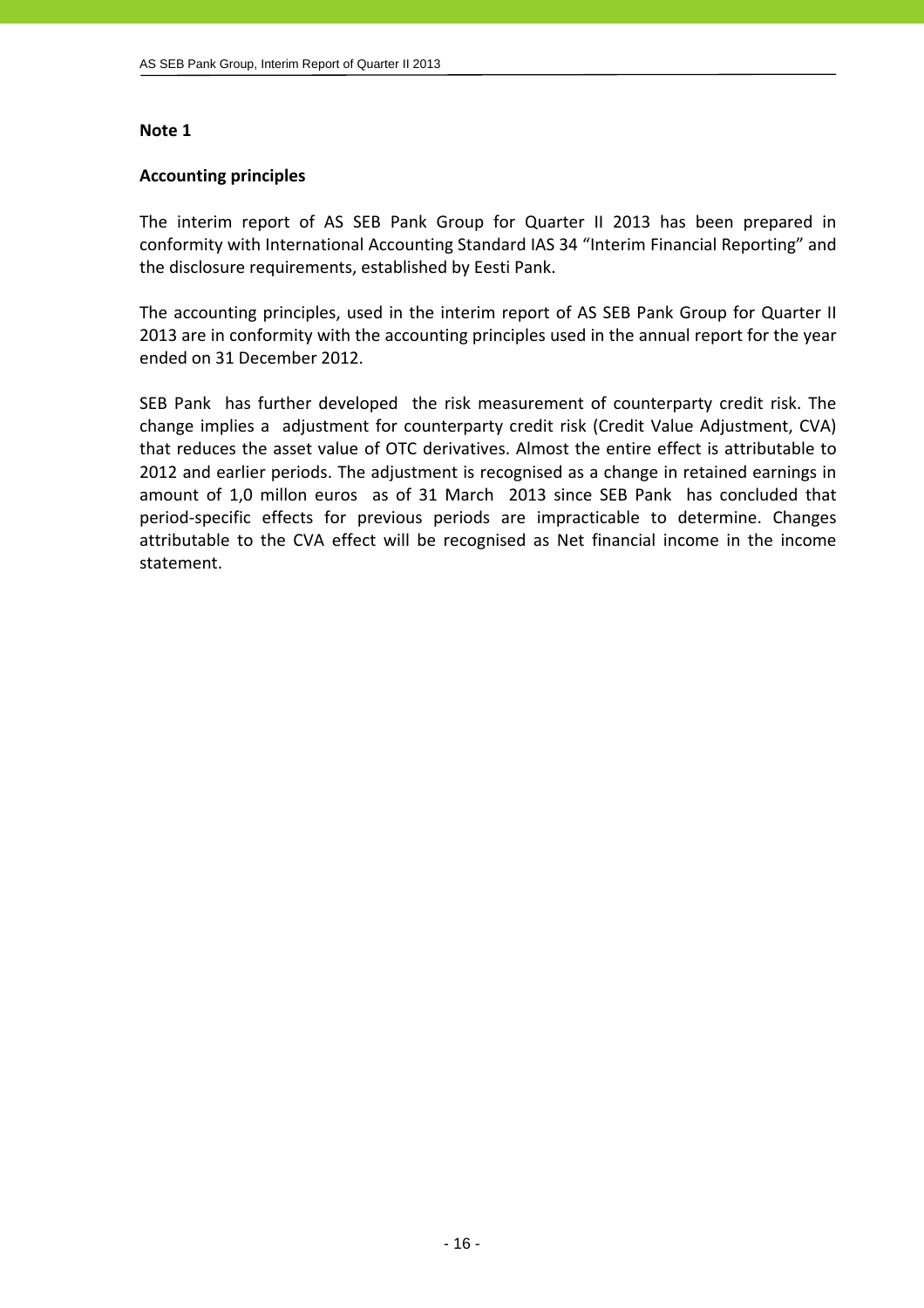## **Fair value of financial assets and liabilities**

(millions of EUR)

## **A) Financial instruments not measured at fair value**

|                                           | 30.06.13                 |               | 31.12.12          |               |  |
|-------------------------------------------|--------------------------|---------------|-------------------|---------------|--|
|                                           | <b>Carrying</b><br>value | Fair<br>value | Carrying<br>value | Fair<br>value |  |
| <b>ASSETS</b>                             |                          |               |                   |               |  |
| Cash                                      | 45.3                     | 45.3          | 46.6              | 46.6          |  |
| Balances with central bank                | 50.0                     | 50.0          | 191.0             | 191.0         |  |
| Loans and advances to credit institutions | 327.9                    | 327.9         | 291.4             | 291.4         |  |
| Loans and advances to customers           | 3,690.1                  | 3,551.5       | 3,585.3           | 3,473.1       |  |
| Loans to Corporates                       | 1,904.2                  | 1,891.7       | 1,817.8           | 1,810.1       |  |
| Loans to Private individuals              | 1,785.9                  | 1,659.8       | 1,767.5           | 1,663.0       |  |
| Other assets                              | 44.5                     | 44.5          | 31.7              | 31.7          |  |
| <b>TOTAL ASSETS</b>                       | 4,157.8                  | 4,019.2       | 4,146.0           | 4,033.8       |  |
|                                           |                          |               |                   |               |  |
| <b>LIABILITIES</b>                        |                          |               |                   |               |  |
| Due to credit institutions                | 658.0                    | 659.0         | 748.2             | 747.9         |  |
| Due to customers                          | 2,645.6                  | 2,646.0       | 2,610.7           | 2,611.8       |  |
| Due to Corporates                         | 1,492.7                  | 1,492.7       | 1,525.4           | 1,525.5       |  |
| Due to Private Individuals                | 1,152.9                  | 1,153.4       | 1,085.3           | 1,086.3       |  |
| Loan funds                                | 26.1                     | 26.8          | 24.0              | 25.1          |  |
| Other financial liabilities               | 106.2                    | 106.2         | 73.7              | 73.7          |  |
| Subordinated loans                        | 0.0                      | 0.0           | 0.0               | 0.0           |  |
| <b>TOTAL LIABILITIES</b>                  | 3,435.9                  | 3,438.0       | 3,456.6           | 3,458.5       |  |

AS SEB Pank conducts an assessment of fair value for those financial assets and liabilities which are not presented in the Group's statement of financial position at their fair value.

## **B) Financial instruments measured at fair value**

|                                                             |         |         |         | 30.06.13     |         |         |         | 31.12.12 |
|-------------------------------------------------------------|---------|---------|---------|--------------|---------|---------|---------|----------|
|                                                             | Level 1 | Level 2 | Level 3 | <b>Total</b> | Level 1 | Level 2 | Level 3 | Total    |
| Financial assets at fair value through profit and loss      |         |         |         |              |         |         |         |          |
| Financial assets held for trading                           | 4.2     | 19.3    | 0.0     | 23.5         | 0.0     | 21.4    | 0.0     | 21.4     |
| Debt securities                                             | 4.0     | 0.1     | 0.0     | 4.1          | 0.0     | 0.1     | 0.0     | 0.1      |
| Derivatives                                                 | 0.2     | 19.2    | 0.0     | 19.4         | 0.0     | 21.3    | 0.0     | 21.3     |
| Available for sale financial assets                         | 4.4     | 0.0     | 0.1     | 4.5          | 5.2     | 0.0     | 0.1     | 5.3      |
| Investment securities - equity                              | 4.4     | 0.0     | 0.1     | 4.5          | 5.2     | 0.0     | 0.1     | 5.3      |
| <b>TOTAL ASSETS</b>                                         | 8.6     | 19.3    | 0.1     | 28.0         | 5.2     | 21.4    | 0.1     | 26.7     |
| Financial liabilities at fair value through profit and loss |         |         |         |              |         |         |         |          |
| Financial liabilities held for trading                      | 0.2     | 20.6    | 0.0     | 20.8         | 0.0     | 21.7    | 0.0     | 21.7     |
| <b>TOTAL LIABILITIES</b>                                    | 0.2     | 20.6    | 0.0     | 20.8         | 0.0     | 21.7    | 0.0     | 21.7     |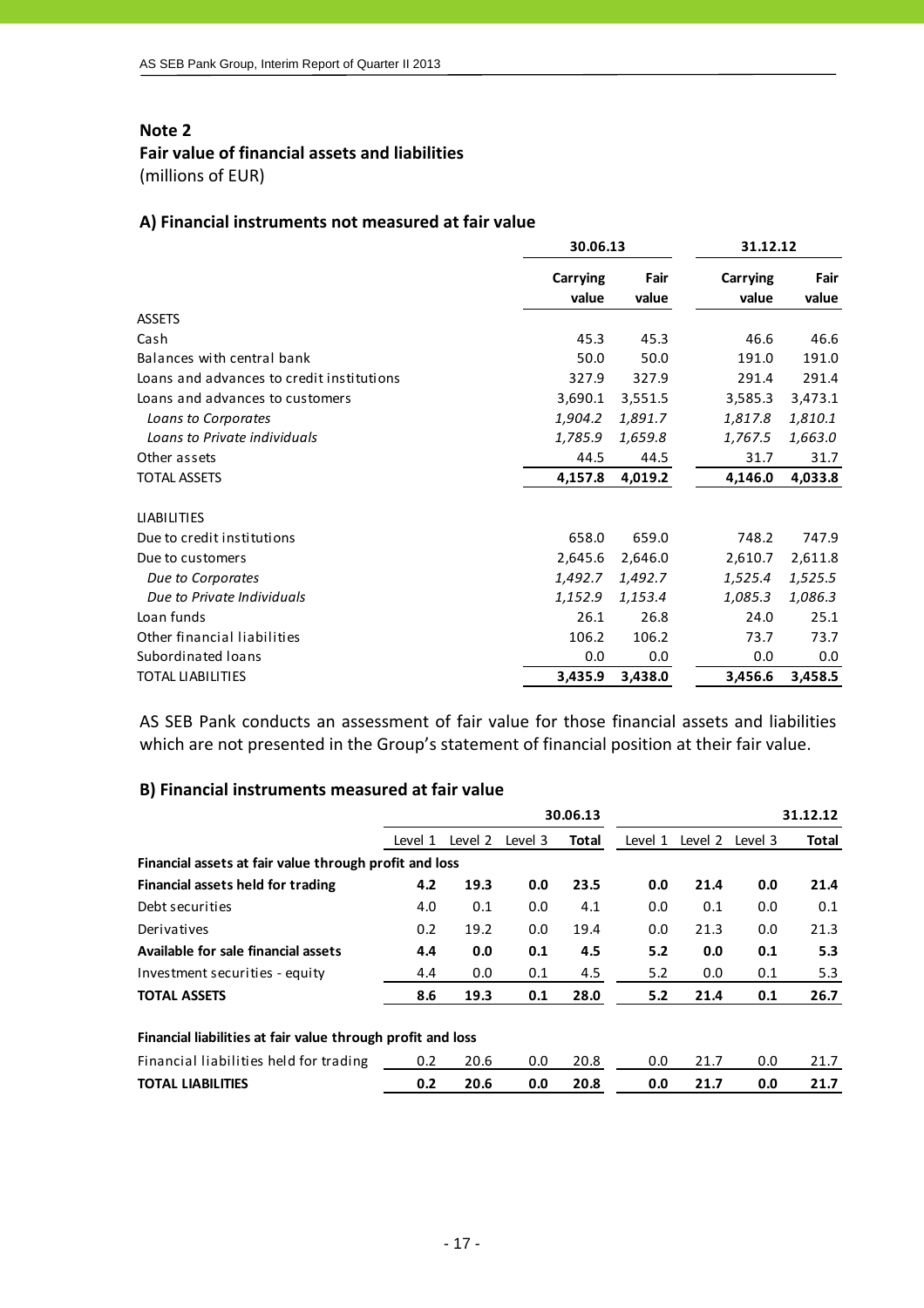| <b>Reconciliation of Level 3 Items</b>                     | Available-for-sale financial assets |                            |        |  |
|------------------------------------------------------------|-------------------------------------|----------------------------|--------|--|
|                                                            | Investment<br>securities -          | Investment<br>securities - |        |  |
|                                                            | debt                                | equity                     | Total  |  |
| At 1 January 2012                                          | 0.0                                 | 0.4                        | 0.4    |  |
| Other comprehensive income                                 | 0.0                                 | 0.2                        | 0.2    |  |
| Purchases                                                  | 0.0                                 | 0.1                        | 0.1    |  |
| <b>Settlements</b>                                         | 0.0                                 | $-0.6$                     | $-0.6$ |  |
| At 31 December 2012                                        | 0.0                                 | 0.1                        | 0.1    |  |
| Total losses for the period included in profit or loss for |                                     |                            |        |  |
| assets/liabilities held at 31.12.12                        | 0.0                                 | $-0.1$                     | $-0.1$ |  |
| At 1 January 2013                                          | 0.0                                 | 0.1                        | 0.1    |  |
| At 30 June 2013                                            | 0.0                                 | 0.1                        | 0.1    |  |
| Total losses for the period included in profit or loss for |                                     |                            |        |  |
| assets/liabilities held at 30.06.13                        | 0.0                                 | 0.0                        | 0.0    |  |

IFRS 7 specifies a hierarchy of valuation techniques based on whether the inputs to those valuation techniques are observable or unobservable. Observable inputs reflect market data obtained from independent sources; unobservable inputs reflect the Group's market assumptions. These two types of inputs have created the following fair value hierarchy:

Level 1 ‐ Quoted prices (unadjusted) in active markets for identical assets or liabilities. This level includes listed equity securities and debt instruments on exchanges but also instruments quoted by market participants.

Level 2 - Inputs other than quoted prices included within Level 1 that are observable for the asset or liability, either directly (that is, as prices) or indirectly (that is, derived from prices). The sources of input parameters like Euro yield curve or counterparty credit risk are Bloomberg and Thomson Reuters.

Level 3 - Inputs for the asset or liability that are not based on observable market data (unobservable inputs). This level includes equity investments and debt instruments with significant unobservable components.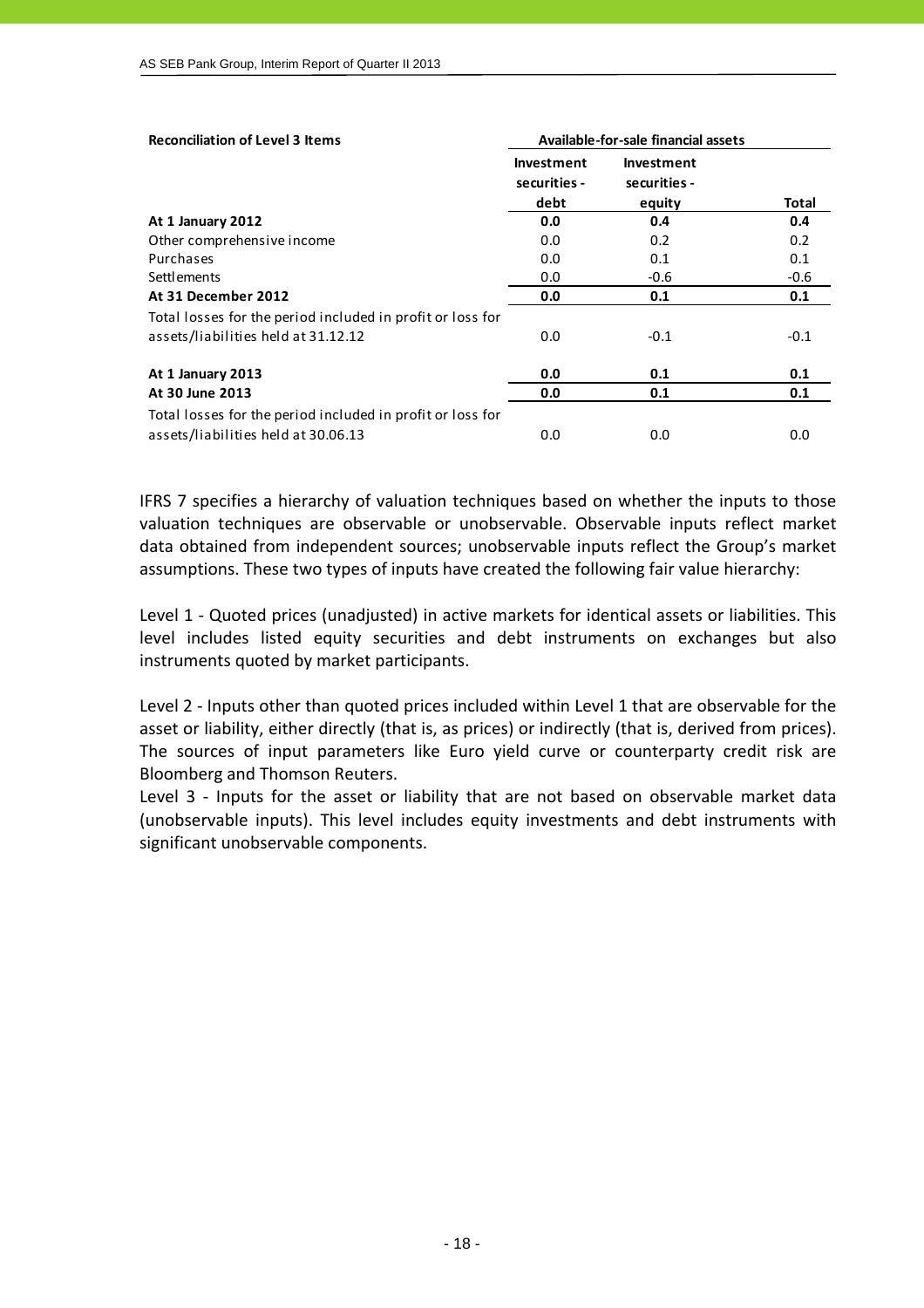## **Interest and similar income**

| (millions of EUR)         | 2013     |      | 2012     |               |
|---------------------------|----------|------|----------|---------------|
|                           | 6 months | QII  | 6 months | QII           |
| Loans                     | 23.5     | 11.8 | 50.8     | 24.2          |
| Leasing                   | 21.1     | 10.7 | 7.9      | 3.9           |
| Deposits with other banks | 0.4      | 0.2  | 1.9      | $0.9^{\circ}$ |
|                           | 45.0     | 22.7 | 60.6     | 29.0          |

## **Note 4**

## **Interest expenses and similar charges**

(millions of EUR) **2013 2012**

|                                | 6 months | QII    | 6 months | QII    |
|--------------------------------|----------|--------|----------|--------|
| Credit institutions            | $-3.7$   | $-1.7$ | $-8.6$   | $-3.6$ |
| Time and other saving deposits | $-3.4$   | $-1.6$ | $-5.8$   | $-2.6$ |
| Demand deposits                | $-0.8$   | $-0.4$ | $-2.1$   | $-1.0$ |
| Subordinated debts             | 0.0      | 0.0    | $-0.5$   | $-0.2$ |
| Loan funds                     | $-0.2$   | $-0.1$ | $-0.2$   | $-0.1$ |
|                                | -8.1     | $-3.8$ | $-17.2$  | -7.5   |

## **Note 5**

## **Fee and commission income**

| (millions of EUR)                             | 2013<br>2012 |      |          |      |
|-----------------------------------------------|--------------|------|----------|------|
|                                               | 6 months     | QII  | 6 months | QII  |
| Payment cards related commissions             | 10.5         | 5.6  | 9.8      | 5.1  |
| Securities market services *                  | 6.1          | 3.0  | 5.8      | 2.9  |
| Transaction fees                              | 2.7          | 1.4  | 2.6      | 1.3  |
| Credit contracts**                            | 2.0          | 1.1  | 1.9      | 1.0  |
| Non-life insurance brokerage fees             | 1.0          | 0.5  | 0.9      | 0.6  |
| Other settlement fees                         | 1.8          | 0.9  | 1.4      | 0.7  |
| Income from leasing agreements (full service) | 0.6          | 0.3  | 0.7      | 0.3  |
| Income from electronic channels               | 0.7          | 0.4  | 0.6      | 0.3  |
| Cash handling fees                            | 0.3          | 0.1  | 0.4      | 0.2  |
| Commodity futures fees                        | 0.0          | 0.0  | 0.1      | 0.1  |
| Other                                         | 0.6          | 0.3  | 0.6      | 0.3  |
|                                               | 26.3         | 13.6 | 24.8     | 12.8 |

\* Securities market services includes asset management fees of investment funds and securties portfolios, custody services, advisory fees and other with securities transactions related fees.

\*\* Credit contracts include loan, leasing, letter of credit and guarantee contracts, which are short‐term and do not constitute interest income, but are of administrative nature for arrangement or reorganisation of credits.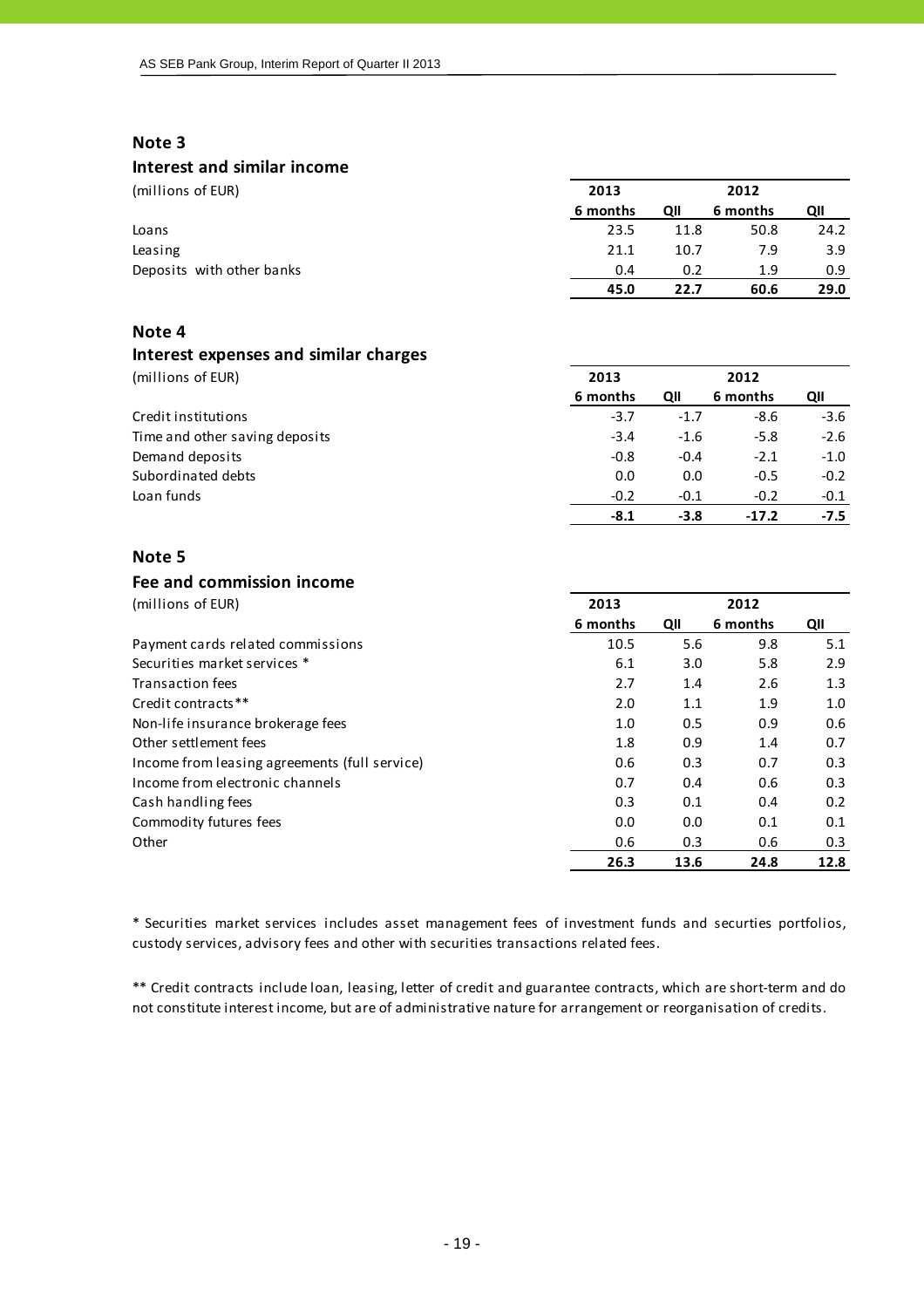#### **Fee and commission expense**

| 2013     |        | 2012     |        |
|----------|--------|----------|--------|
| 6 months | QII    | 6 months | QII    |
| $-4.5$   | $-2.4$ | $-4.3$   | $-2.3$ |
| $-0.6$   | $-0.3$ | $-0.7$   | $-0.3$ |
| $-0.8$   | $-0.4$ | $-0.9$   | $-0.5$ |
| $-0.6$   | $-0.3$ | $-0.6$   | $-0.3$ |
| $-0.3$   | $-0.1$ | $-0.3$   | $-0.1$ |
| $-0.2$   | $-0.1$ | $-0.2$   | $-0.1$ |
| $-0.1$   | 0.0    | $-0.1$   | $-0.1$ |
| $-7.1$   | $-3.6$ | $-7.1$   | $-3.7$ |
|          |        |          |        |

#### **Note 7**

| Impairment losses on loans and advances            |          |        |          |        |
|----------------------------------------------------|----------|--------|----------|--------|
| (millions of EUR)                                  | 2013     |        | 2012     |        |
|                                                    | 6 months | QII    | 6 months | QII    |
| <b>Impairment losses</b>                           | 3.5      | 0.8    | 2.2      | 0.1    |
| impairment losses of reporting period              | $-2.1$   | $-1.5$ | $-5.0$   | $-3.4$ |
| recoveries from write-offs                         | 0.7      | 0.5    | 0.1      | 0.0    |
| decreasing of impairment losses of previous period | 4.9      | 1.8    | 7.1      | 3.5    |
| Impairment losses for contingent liabilities       | 0.7      | 0.1    | 1.5      | 0.0    |
|                                                    | 4.2      | 0.9    | 3.7      | 0.1    |

## **Note 8**

#### **Allowances on loans and advances**

(millions of EUR)

|                                             | 30.06.13 | 31.12.12 |
|---------------------------------------------|----------|----------|
| At the beginning of period (January, 1)     | 91.2     | 131.0    |
| Allowances of reporting period              | 2.1      | 17.9     |
| Decreasing of allowances of previous period | $-4.9$   | $-17.3$  |
| Loans and advances written off              | $-19.2$  | $-40.4$  |
| At the end of period                        | 69.2     | 91.2     |
|                                             |          |          |
| Recoveries from write-offs                  | 0.7      | 0.3      |

#### **Note 9**

## **Loans and advances to customers by remaining maturity**

|          | Less than                          | $3 - 12$ |                     | 5-10  | Over 10        |                  |
|----------|------------------------------------|----------|---------------------|-------|----------------|------------------|
| 30.06.13 | 3 months months 1-5 years<br>242.8 |          | 597.0 1,492.7 507.9 | years | vears<br>849.7 | Total<br>3.690.1 |
| 31.12.12 | 209.7                              |          | 560.3 1,435.4 510.4 |       |                | 869.5 3,585.3    |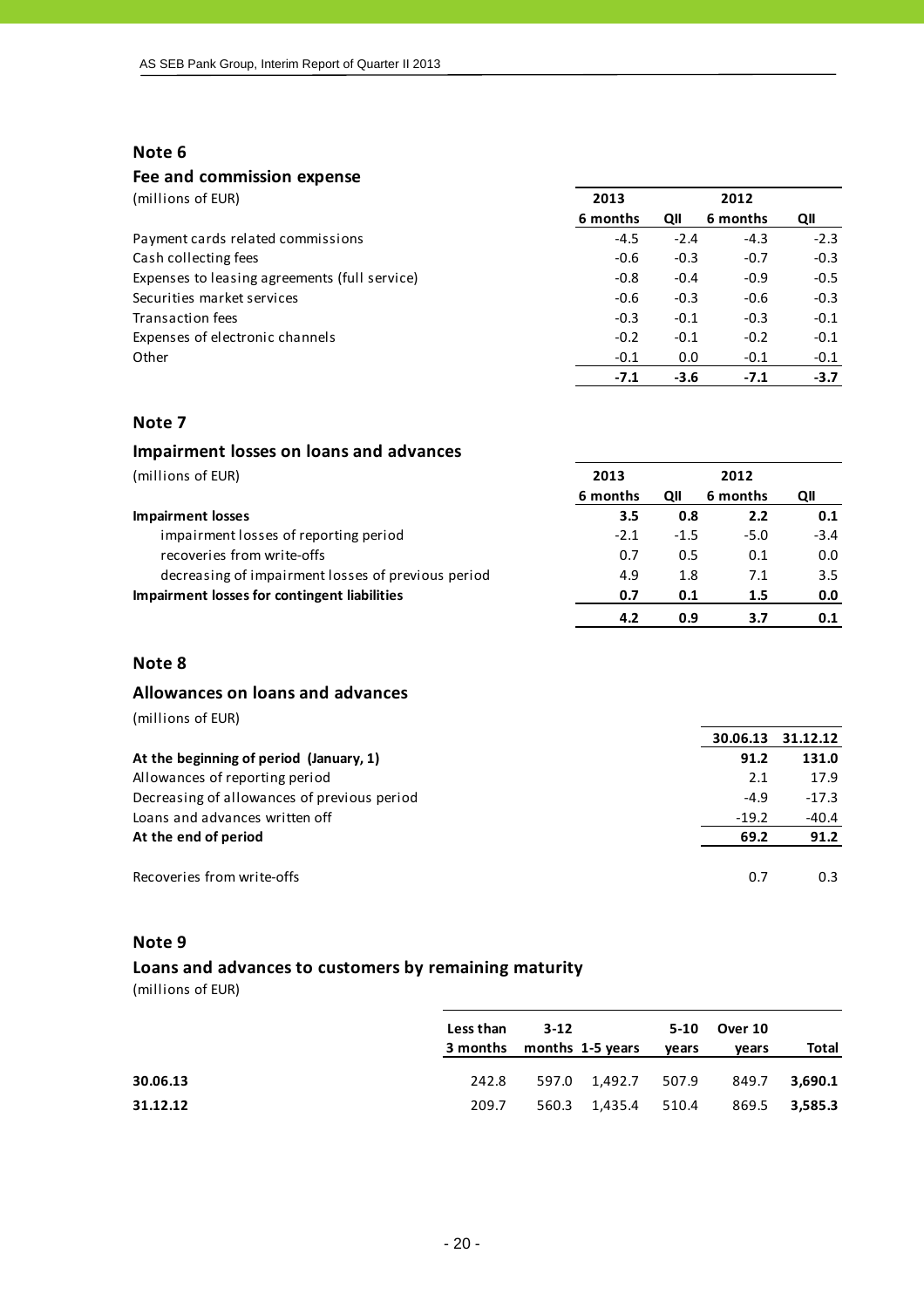## **Note 10 Geographic concentration of financial assets and liabilities**

(millions of EUR)

|                      | Cash,<br>balances |           |         |        |         |          |         |          |          |             |
|----------------------|-------------------|-----------|---------|--------|---------|----------|---------|----------|----------|-------------|
|                      | with central      |           |         |        |         |          |         |          |          |             |
| 30.06.13             | bank, loans       |           |         |        |         |          |         |          |          |             |
|                      | and               | Loans and |         |        |         | Due to   |         |          |          |             |
|                      | advances to       | advances  |         |        |         | credit   | Due to  | Other    | Total    | Contin-     |
|                      | credit            | to custo- | Securi- | Other  | Total   | institu- | custo-  | liabili- | liabili- | gent        |
|                      | institutions      | mers      | ties    | assets | assets  | tions    | mers    | ties     | ties     | liabilities |
| Sweden               | 280.1             | 1.6       | 1.5     | 1.5    | 284.7   | 558.7    | 5.9     | 18.8     | 583.4    | 1.0         |
| Estonia              | 95.4              | 3,663.6   | 27.1    | 31.3   | 3,817.4 | 15.4     | 2,292.0 | 122.6    | 2,430.0  | 1,025.9     |
| United Kingdom       | 0.2               | 1.8       | 0.0     | 0.1    | 2.1     | 1.4      | 22.5    | 0.0      | 23.9     | 0.2         |
| Russia               | 5.4               | 0.4       | 0.0     | 0.1    | 5.9     | 1.5      | 24.9    | 0.0      | 26.4     | 0.0         |
| Germany              | 1.4               | 2.6       | 0.0     | 0.2    | 4.2     | 22.3     | 5.3     | 0.0      | 27.6     | 4.9         |
| <b>United States</b> | 6.6               | 0.5       | 0.0     | 1.8    | 8.9     | 0.0      | 56.5    | 0.1      | 56.6     | 0.1         |
| Canada               | 0.0               | 0.0       | 0.0     | 0.0    | 0.0     | 0.0      | 2.1     | 0.0      | 2.1      | 0.0         |
| Japan                | 0.0               | 0.0       | 0.0     | 0.0    | 0.0     | 0.0      | 0.3     | 0.0      | 0.3      | 0.0         |
| Finland              | 0.0               | 0.7       | 0.0     | 0.3    | 1.0     | 0.0      | 6.2     | 0.0      | 6.2      | 2.7         |
| Latvia               | 5.2               | 9.8       | 0.0     | 0.2    | 15.2    | 54.6     | 2.1     | 0.0      | 56.7     | 0.3         |
| Lithuania            | 1.9               | 0.0       | 0.0     | 0.2    | 2.1     | 0.6      | 2.7     | 0.0      | 3.3      | 0.0         |
| Luxembourg           | 18.6              | 0.0       | 0.0     | 6.4    | 25.0    | 2.0      | 0.0     | 0.0      | 2.0      | 0.0         |
| Netherlands          | 0.0               | 0.3       | 0.0     | 1.9    | 2.2     | 0.0      | 0.8     | 0.0      | 0.8      | 0.0         |
| Other Western Europe | 7.4               | 8.4       | 0.1     | 0.6    | 16.5    | 1.4      | 43.3    | 0.0      | 44.7     | 1.6         |
| Other Eastern Europe | 1.0               | 0.0       | 0.0     | 1.0    | 2.0     | 0.0      | 3.7     | 0.0      | 3.7      | 0.0         |
| Other countries      | 0.0               | 0.4       | 0.0     | 7.9    | 8.3     | 0.1      | 177.3   | 11.6     | 189.0    | 0.9         |
|                      | 423.2             | 3,690.1   | 28.7    | 53.5   | 4,195.5 | 658.0    | 2,645.6 | 153.1    | 3,456.7  | 1,037.6     |

|                      | Cash,        |           |         |        |         |          |         |          |          |             |
|----------------------|--------------|-----------|---------|--------|---------|----------|---------|----------|----------|-------------|
|                      | balances     |           |         |        |         |          |         |          |          |             |
|                      | with central |           |         |        |         |          |         |          |          |             |
| 31.12.12             | bank, loans  |           |         |        |         |          |         |          |          |             |
|                      | and          | Loans and |         |        |         | Due to   |         |          |          |             |
|                      | advances to  | advances  |         |        |         | credit   | Due to  | Other    | Total    | Contin-     |
|                      | credit       | to custo- | Securi- | Other  | Total   | institu- | custo-  | liabili- | liabili- | gent        |
|                      | institutions | mers      | ties    | assets | assets  | tions    | mers    | ties     | ties     | liabilities |
| Sweden               | 242.6        | 1.3       | 1.9     | 2.1    | 247.9   | 675.4    | 8.8     | 20.4     | 704.6    | 1.4         |
| Estonia              | 237.7        | 3,542.3   | 24.5    | 36.4   | 3,840.9 | 10.9     | 2,227.6 | 97.5     | 2,336.0  | 1,009.9     |
| United Kingdom       | 16.2         | 2.1       | 0.0     | 0.1    | 18.4    | 1.3      | 18.9    | 0.0      | 20.2     | 0.2         |
| Russia               | 1.9          | 0.4       | 0.0     | 0.3    | 2.6     | 0.4      | 25.4    | 0.3      | 26.1     | 0.1         |
| Germany              | 4.2          | 0.2       | 0.0     | 0.0    | 4.4     | 25.8     | 7.3     | 0.0      | 33.1     | 7.4         |
| <b>United States</b> | 2.8          | 0.5       | 0.8     | 0.0    | 4.1     | 0.0      | 59.3    | 0.0      | 59.3     | 0.1         |
| Canada               | 0.0          | 0.0       | 0.0     | 0.0    | 0.0     | 0.0      | 0.9     | 0.0      | 0.9      | 0.0         |
| Japan                | 0.0          | 0.0       | 0.0     | 0.0    | 0.0     | 0.0      | 0.3     | 0.0      | 0.3      | 0.0         |
| Finland              | 0.1          | 18.8      | 0.0     | 1.2    | 20.1    | 0.0      | 11.7    | 1.3      | 13.0     | 2.4         |
| Latvia               | 4.9          | 10.1      | 0.0     | 0.1    | 15.1    | 31.6     | 6.5     | 0.0      | 38.1     | 0.0         |
| Lithuania            | 3.9          | 0.0       | 0.0     | 0.2    | 4.1     | 1.3      | 11.9    | 0.0      | 13.2     | 0.0         |
| Luxembourg           | 1.2          | 0.0       | 0.0     | 0.4    | 1.6     | 0.5      | 0.0     | 0.0      | 0.5      | 0.0         |
| Netherlands          | 0.0          | 0.5       | 0.0     | 0.0    | 0.5     | 0.0      | 0.9     | 0.0      | 0.9      | 0.0         |
| Other Western Europe | 12.4         | 8.7       | 0.1     | 0.2    | 21.4    | 0.9      | 33.9    | 0.0      | 34.8     | 1.6         |
| Other Eastern Europe | 1.1          | 0.0       | 0.0     | 0.0    | 1.1     | 0.0      | 3.1     | 0.1      | 3.2      | 0.0         |
| Other countries      | 0.0          | 0.4       | 0.0     | 0.4    | 0.8     | 0.1      | 194.2   | 1.7      | 196.0    | 0.9         |
|                      | 529.0        | 3,585.3   | 27.3    | 41.4   | 4,183.0 | 748.2    | 2,610.7 | 121.3    | 3,480.2  | 1,024.0     |

Contingent liabilities include here guarantees and pledges, loan commitments, revocable transactions, stand‐by loans, other revocable transactions and are presented in contract amount of contingent liabilities. Securities include here financial assets held for trading, financial assets designated at fair value through profit or loss, available‐for‐sale financial assets, investments in associates.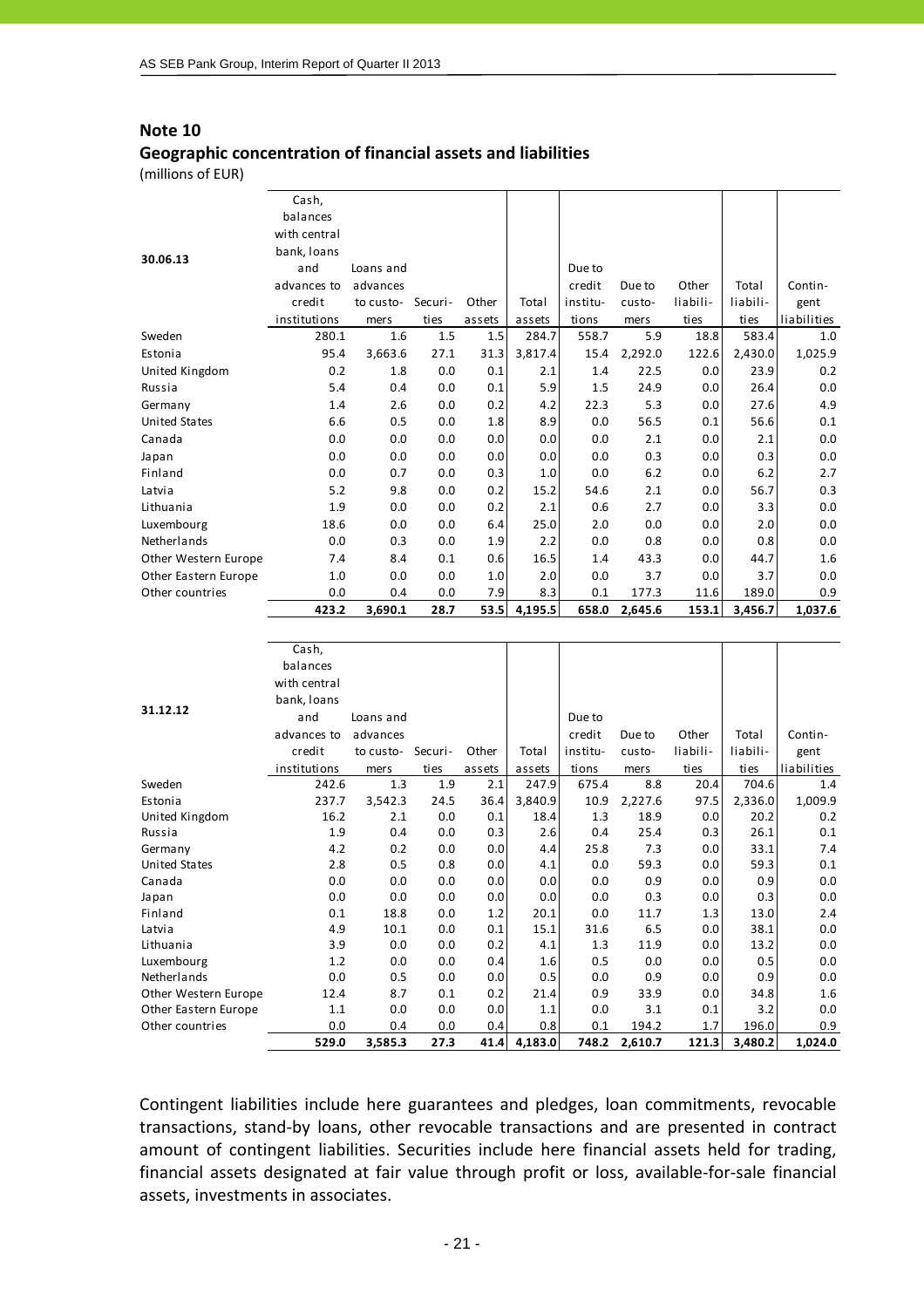# **Concentration of financial assets and liabilities by industry sector**

| In the statement of financial position       |                          |                   |                 |  |
|----------------------------------------------|--------------------------|-------------------|-----------------|--|
|                                              | <b>Cash and loans to</b> |                   | Contin-<br>gent |  |
| 30.06.13                                     | central bank, credit     |                   | liabilities     |  |
|                                              | institutions and         | <b>Securities</b> |                 |  |
| Real estate                                  | 644.7                    | 0.1               | 36.9            |  |
| Finance                                      | 446.8                    | 4.2               | 16.0            |  |
| Industry                                     | 259.2                    | 4.0               | 189.2           |  |
| Agriculture, fishing, forestry               | 181.8                    | 0.0               | 19.8            |  |
| Trading                                      | 167.1                    | 0.0               | 116.4           |  |
| Transport                                    | 126.9                    | 0.0               | 101.5           |  |
| Energy, gas and steam plants                 | 111.2                    | 0.0               | 140.0           |  |
| Government and state defence                 | 102.3                    | 0.0               | 220.9           |  |
| Administration and assistance                | 65.1                     | 0.0               | 8.6             |  |
| Health services, social work                 | 55.4                     | 0.0               | 15.2            |  |
| Information and telecommunication            | 45.9                     | 0.4               | 7.2             |  |
| Construction                                 | 42.9                     | 0.0               | 63.4            |  |
| Hotels, restaurants                          | 39.8                     | 0.0               | 0.6             |  |
| Education                                    | 21.1                     | 0.0               | 14.2            |  |
| Water supply, canalisation, waste management | 9.8                      | 0.0               | 3.4             |  |
| Professional, science and technical work     | 9.8                      | 0.0               | 4.8             |  |
| Art, show business, leisure                  | 8.3                      | 0.0               | 2.2             |  |
| Mining                                       | 2.5                      | 0.0               | 1.0             |  |
| Other government and social services         | 23.4                     | 0.6               | 8.3             |  |
| Individuals                                  | 1,818.5                  | 0.0               | 68.0            |  |
| Derivatives                                  | 0.0                      | 19.4              | 0.0             |  |
| Allowances                                   | $-69.2$                  |                   |                 |  |
|                                              | 4,113.3                  | 28.7              | 1,037.6         |  |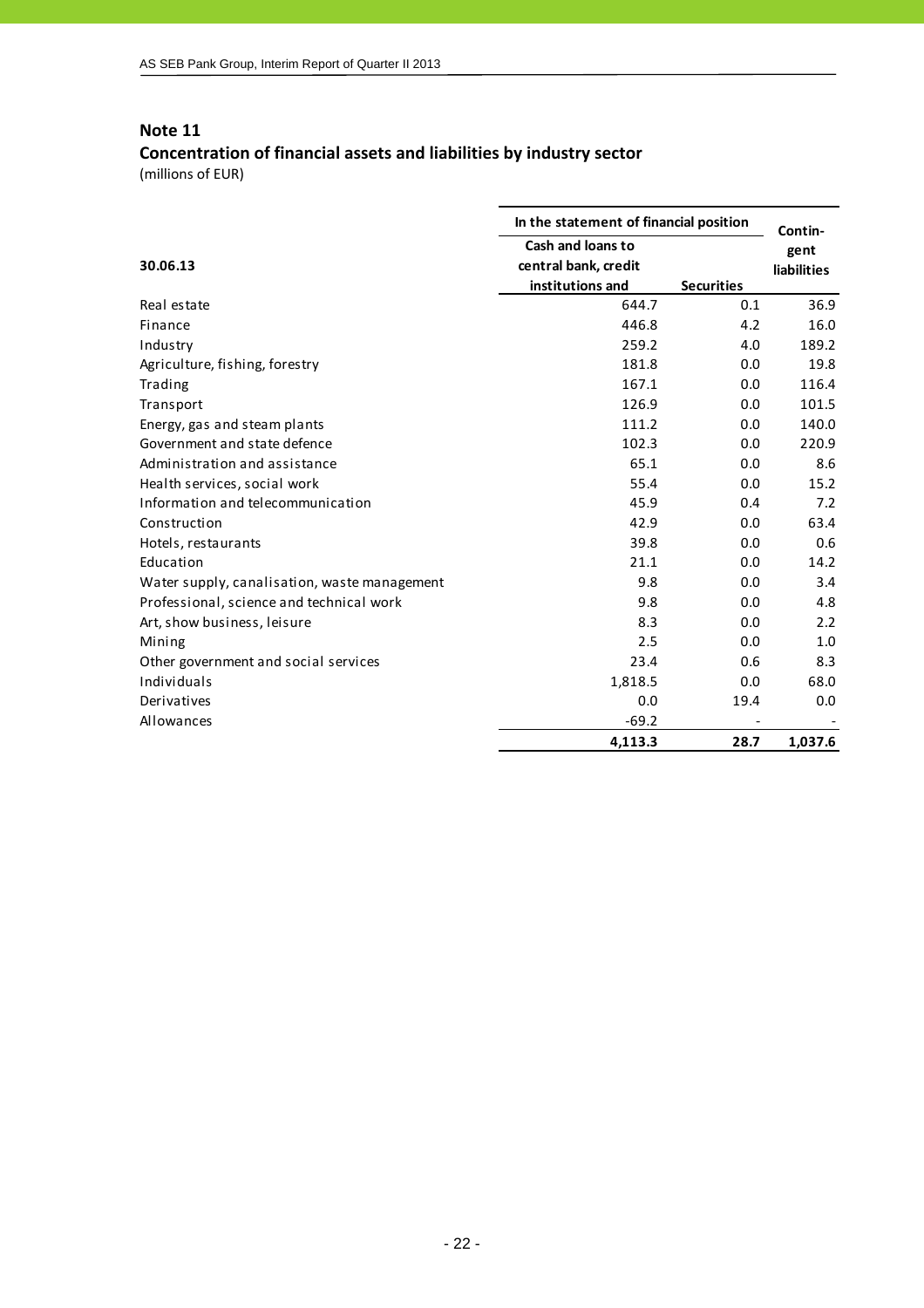|                                              | In the statement of financial position | Contin-           |                    |
|----------------------------------------------|----------------------------------------|-------------------|--------------------|
|                                              | central bank, credit                   |                   | gent               |
| 31.12.12                                     | institutions and                       |                   | <b>liabilities</b> |
|                                              | customers                              | <b>Securities</b> |                    |
| Real estate                                  | 638.1                                  | 0.1               | 38.9               |
| Finance                                      | 534.4                                  | 4.2               | 14.2               |
| Industry                                     | 238.7                                  | 0.0               | 173.1              |
| Trading                                      | 154.0                                  | 0.0               | 124.8              |
| Agriculture, fishing, forestry               | 151.7                                  | 0.0               | 21.9               |
| Energy, gas and steam plants                 | 124.0                                  | 0.0               | 160.5              |
| Transport                                    | 111.3                                  | 0.0               | 76.0               |
| Government and state defence                 | 107.8                                  | 0.0               | 224.3              |
| Administration and assistance                | 74.7                                   | 0.0               | 11.0               |
| Health services, social work                 | 55.2                                   | 0.0               | 13.4               |
| Hotels, restaurants                          | 46.8                                   | 0.0               | 0.7                |
| Information and telecommunication            | 44.3                                   | 1.1               | 6.7                |
| Construction                                 | 40.6                                   | 0.0               | 69.0               |
| Education                                    | 22.4                                   | 0.0               | 4.9                |
| Water supply, canalisation, waste management | 11.0                                   | 0.0               | 3.3                |
| Art, show business, leisure                  | 10.0                                   | 0.0               | 1.6                |
| Professional, science and technical work     | 8.6                                    | 0.0               | 4.9                |
| Mining                                       | 2.4                                    | 0.0               | 0.2                |
| Other government and social services         | 25.1                                   | 0.6               | 9.3                |
| Individuals                                  | 1,804.4                                | 0.0               | 65.3               |
| Derivatives                                  | 0.0                                    | 21.3              | 0.0                |
| Allowances                                   | $-91.2$                                |                   |                    |
|                                              | 4,114.3                                | 27.3              | 1.024.0            |